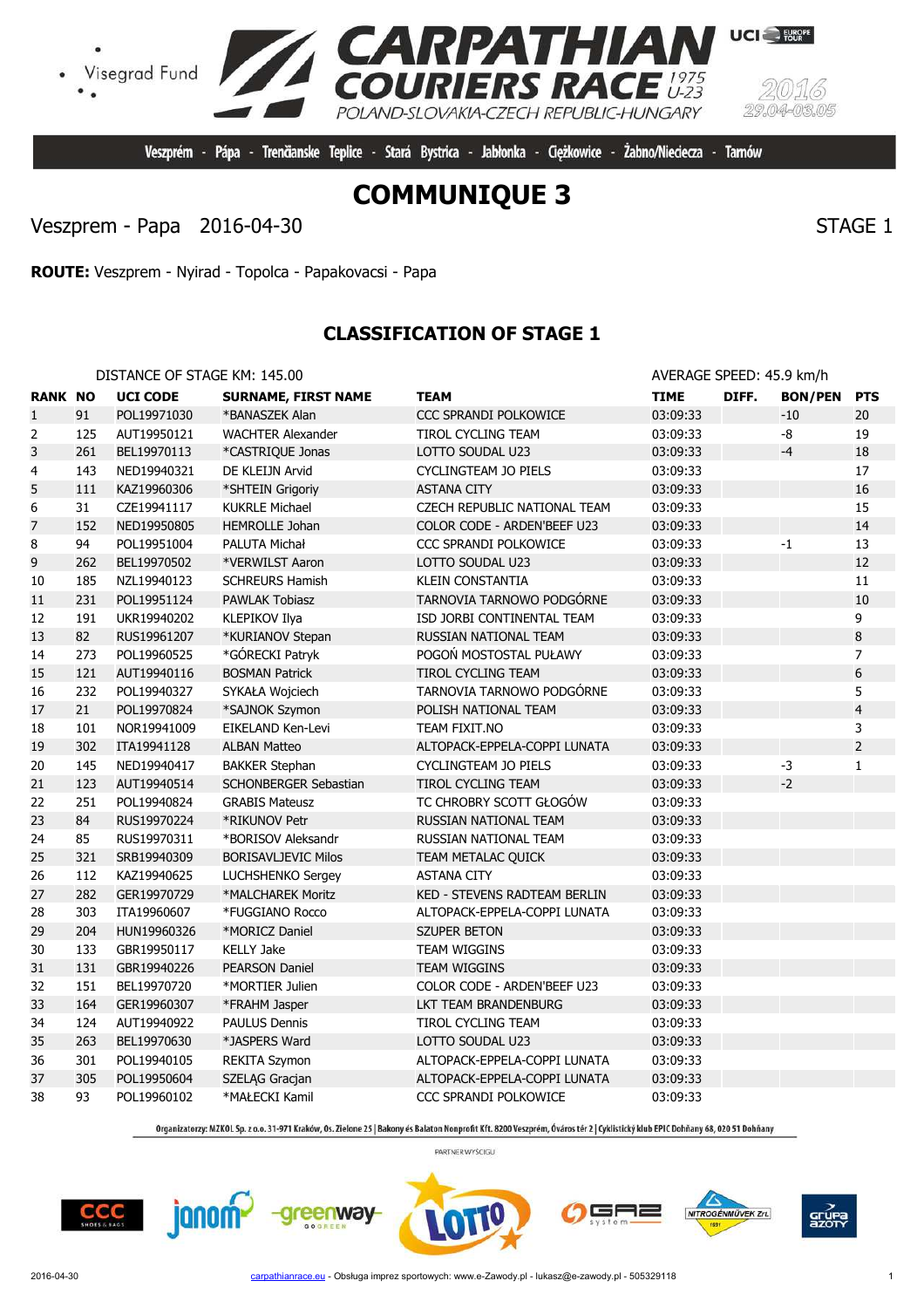Visegrad Fund





Organizatorzy: MZKOL Sp. z o.o. 31-971 Kraków, Os. Zielone 25 | Bakony és Balaton Nonprofit Kft. 8200 Veszprém, Óváros tér 2 | Cyklistický klub EPIC Dohňany 68, 020 51 Dohňany

PARTNER WYŚCIGU





 144 NED19940507 BOS Maikel CYCLINGTEAM JO PIELS 03:09:33 23 POL19960127 \*WEWIÓR Dominik POLISH NATIONAL TEAM 03:09:33 44 LAT19970720 \*RIEKSTINS Matiss LATVIAN NATIONAL TEAM 03:09:33





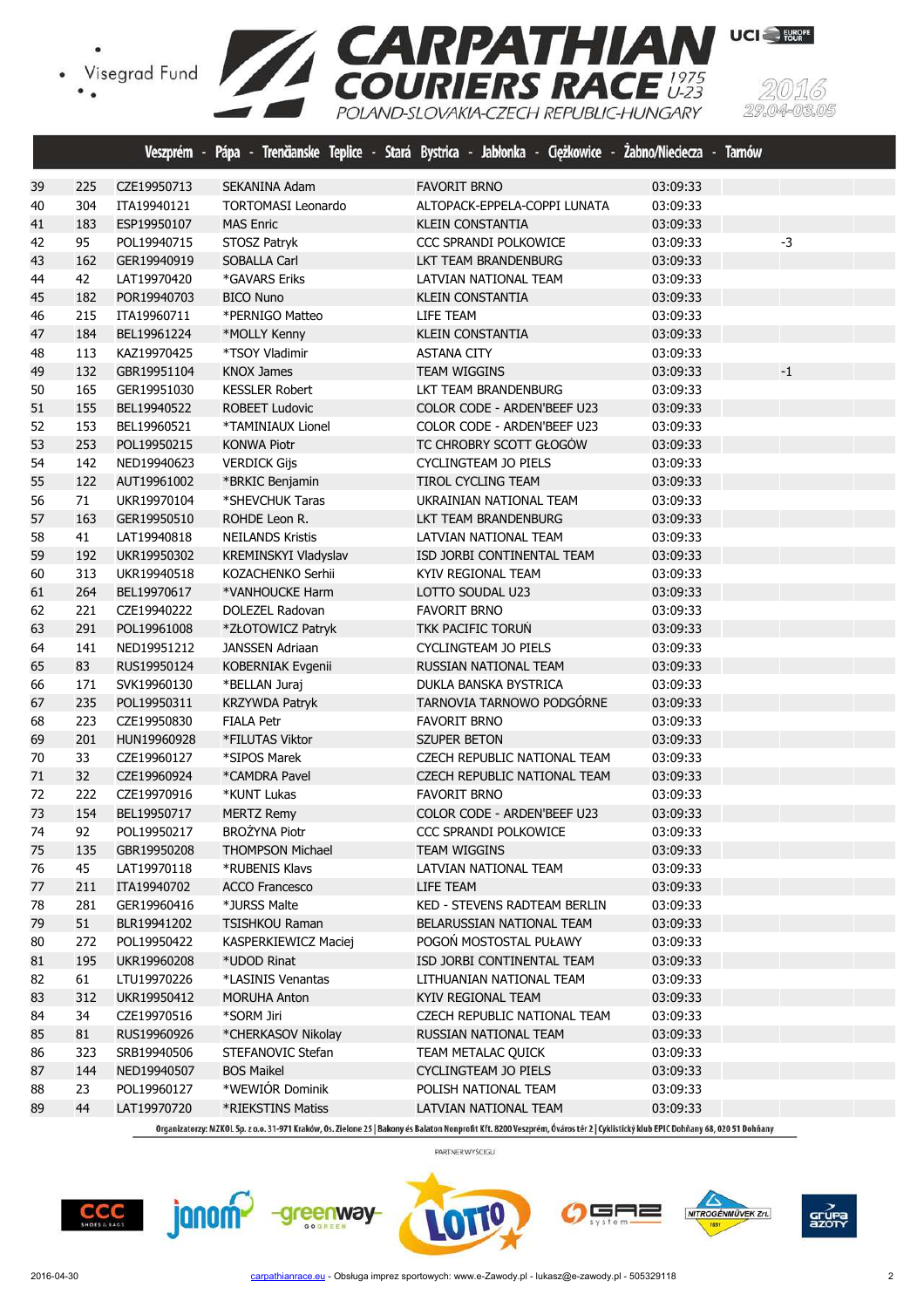

|     |     |             | Veszprém - Pápa - Trenčianske Teplice - | Stará Bystrica - Jabłonka - Ciężkowice - Żabno/Nieciecza - Tamów |          |         |
|-----|-----|-------------|-----------------------------------------|------------------------------------------------------------------|----------|---------|
| 90  | 65  | LTU19950504 | RACIUNAS Mykolas                        | LITHUANIAN NATIONAL TEAM                                         | 03:09:33 |         |
| 91  | 275 | POL19961012 | *ZAWISTOWSKI Kamil                      | POGON MOSTOSTAL PUŁAWY                                           | 03:09:33 |         |
| 92  | 104 | NOR19960716 | *JACOBSEN Andreas                       | TEAM FIXIT.NO                                                    | 03:09:33 |         |
| 93  | 233 | POL19960127 | *WIEWIÓR Patryk                         | TARNOVIA TARNOWO PODGÓRNE                                        | 03:09:33 |         |
| 94  | 172 | SVK19961022 | *STRMISKA Andrej                        | DUKLA BANSKA BYSTRICA                                            | 03:09:33 |         |
| 95  | 15  | SVK19940210 | <b>MALOVEC Lubos</b>                    | SLOVAKIAN NATIONAL TEAM                                          | 03:09:33 |         |
| 96  | 193 | UKR19960216 | *MALEEV Timur                           | ISD JORBI CONTINENTAL TEAM                                       | 03:09:33 |         |
| 97  | 103 | NOR19960606 | *MADSEN Kristoffer                      | TEAM FIXIT.NO                                                    | 03:09:33 |         |
| 98  | 105 | NOR19950219 | <b>BREIVOLD Jon</b>                     | TEAM FIXIT.NO                                                    | 03:09:33 |         |
| 99  | 194 | UKR19960906 | *SELIVERSOV Roman                       | ISD JORBI CONTINENTAL TEAM                                       | 03:09:33 |         |
| 100 | 22  | POL19970531 | *SLAWEK Damian                          | POLISH NATIONAL TEAM                                             | 03:09:33 |         |
| 101 | 102 | NOR19950819 | <b>OVERLAND Bjornar</b>                 | TEAM FIXIT.NO                                                    | 03:09:33 |         |
| 102 | 53  | BLR19960609 | *KARALIOK Yauheni                       | BELARUSSIAN NATIONAL TEAM                                        | 03:09:33 |         |
| 103 | 35  | CZE19971201 | *STIBINGER Matej                        | CZECH REPUBLIC NATIONAL TEAM                                     | 03:09:33 |         |
| 104 | 293 | POL19971014 | *SÓJKA Mikołaj                          | TKK PACIFIC TORUN                                                | 03:09:33 |         |
| 105 | 14  | SVK19941031 | <b>VANCO Jakub</b>                      | SLOVAKIAN NATIONAL TEAM                                          | 03:09:33 |         |
| 106 | 274 | POL19950110 | SOLIŃSKI Jakub                          | POGOŃ MOSTOSTAL PUŁAWY                                           | 03:09:33 |         |
| 107 | 322 | SRB19960227 | *DRAGAJEVIC Milan                       | TEAM METALAC QUICK                                               | 03:09:33 |         |
| 108 | 54  | BLR19950630 | AKHRAMENKA Yauheni                      | BELARUSSIAN NATIONAL TEAM                                        | 03:09:33 |         |
| 109 | 202 | HUN19951126 | ROZSA Balazs                            | SZUPER BETON                                                     | 03:09:33 |         |
| 110 | 283 | GER19950513 | NIEDERLAG Luca                          | KED - STEVENS RADTEAM BERLIN                                     | 03:09:33 |         |
| 111 | 24  | POL19950805 | <b>KARBOWY Marcin</b>                   | POLISH NATIONAL TEAM                                             | 03:09:33 |         |
| 112 | 255 | POL19960506 | *TUREK Kamil                            | TC CHROBRY SCOTT GŁOGÓW                                          | 03:09:33 |         |
| 113 | 284 | GER19970217 | *SCHMIEDEL Sebastian                    | KED - STEVENS RADTEAM BERLIN                                     | 03:09:33 |         |
| 114 | 214 | ITA19960827 | *GARZI Lorenzo                          | LIFE TEAM                                                        | 03:09:33 |         |
| 115 | 11  | SVK19941227 | <b>KRAJICEK Matej</b>                   | SLOVAKIAN NATIONAL TEAM                                          | 03:09:33 |         |
| 116 | 271 | POL19960125 | *SOLIŃSKI Patryk                        | POGOŃ MOSTOSTAL PUŁAWY                                           | 03:09:33 |         |
| 117 | 64  | LTU19960325 | *SVETIKAS Gintaras                      | LITHUANIAN NATIONAL TEAM                                         | 03:09:33 |         |
| 118 | 52  | BLR19940721 | SHEMETAU Mikhail                        | BELARUSSIAN NATIONAL TEAM                                        | 03:09:33 |         |
| 119 | 63  | LTU19940612 | VIDEIKA Airidas                         | LITHUANIAN NATIONAL TEAM                                         | 03:09:33 |         |
| 120 | 114 | KAZ19961228 | *NATAROV Yuriy                          | <b>ASTANA CITY</b>                                               | 03:09:33 | $-2$    |
| 121 | 254 | POL19961129 | *NOWICKI Kacper                         | TC CHROBRY SCOTT GŁOGÓW                                          | 03:09:33 |         |
| 122 | 285 | GER19940616 | <b>CARSTENSEN Lucas</b>                 | KED - STEVENS RADTEAM BERLIN                                     | 03:09:33 |         |
| 123 | 314 | UKR19960910 | *BONDARENKO Pavlo                       | <b>KYIV REGIONAL TEAM</b>                                        | 03:09:33 |         |
| 124 | 292 | POL19961029 | *GUTEK Mikołaj                          | TKK PACIFIC TORUN                                                | 03:09:33 |         |
| 125 | 74  | UKR19970906 | *PIDKIVKA Vitaliy                       | UKRAINIAN NATIONAL TEAM                                          | 03:09:33 |         |
| 126 | 134 | GBR19950326 | <b>HALL Luc</b>                         | TEAM WIGGINS                                                     | 03:09:33 |         |
| 127 | 224 | CZE19951023 | <b>NEUMAN Dominik</b>                   | <b>FAVORIT BRNO</b>                                              | 03:10:05 | $+32$   |
| 128 | 295 | POL19960713 | *ZIELIŃSKI Marceli                      | TKK PACIFIC TORUŃ                                                | 03:10:07 | $+34-3$ |
| 129 | 55  | BLR19950816 | TSISHCHANKA Hardzei                     | BELARUSSIAN NATIONAL TEAM                                        | 03:10:09 | $+36$   |
| 130 | 333 | HUN19950712 | RUTTKAY Zoltan                          | MUGENRACE TEAM PROLOG                                            | 03:10:27 | $+54$   |
| 131 | 311 | UKR19950926 | SHUMILOV Yurii                          | KYIV REGIONAL TEAM                                               | 03:10:27 | $+54$   |
| 132 | 315 | UKR19970923 | *SOLTASIUK Vladyslaw                    | KYIV REGIONAL TEAM                                               | 03:10:27 | $+54$   |
| 133 | 252 | POL19940822 | NAJS Jakub                              | TC CHROBRY SCOTT GŁOGÓW                                          | 03:11:03 | $+1:30$ |
| 134 | 73  | UKR19970929 | *CHERNYAVSKYI Andriy                    | UKRAINIAN NATIONAL TEAM                                          | 03:11:03 | $+1:30$ |
| 135 | 331 | HUN19970722 | *ZATHURECZKY Mark                       | MUGENRACE TEAM PROLOG                                            | 03:11:06 | $+1:33$ |
| 136 | 25  | POL19970129 | *SOWIŃSKI Artur                         | POLISH NATIONAL TEAM                                             | 03:11:20 | $+1:47$ |
| 137 | 181 | GER19960316 | *BOKELOH Jonas                          | KLEIN CONSTANTIA                                                 | 03:09:33 | $-1$    |
| 138 | 213 | ITA19940321 | CARESIA Gianmarco                       | LIFE TEAM                                                        | 03:11:20 | $+1:47$ |
| 139 | 43  | LAT19950206 | <b>SARKANS Raivis</b>                   | LATVIAN NATIONAL TEAM                                            | 03:11:20 | $+1:47$ |
| 140 | 332 | SRB19970116 | *NIMCEVIC Dario                         | MUGENRACE TEAM PROLOG                                            | 03:11:20 | $+1:47$ |

Organizatorzy: MZKOL Sp. z o.o. 31-971 Kraków, Os. Zielone 25 | Bakony és Balaton Nonprofit Kft. 8200 Veszprém, Óváros tér 2 | Cyklistický klub EPIC Dohňany 68, 020 51 Dohňany







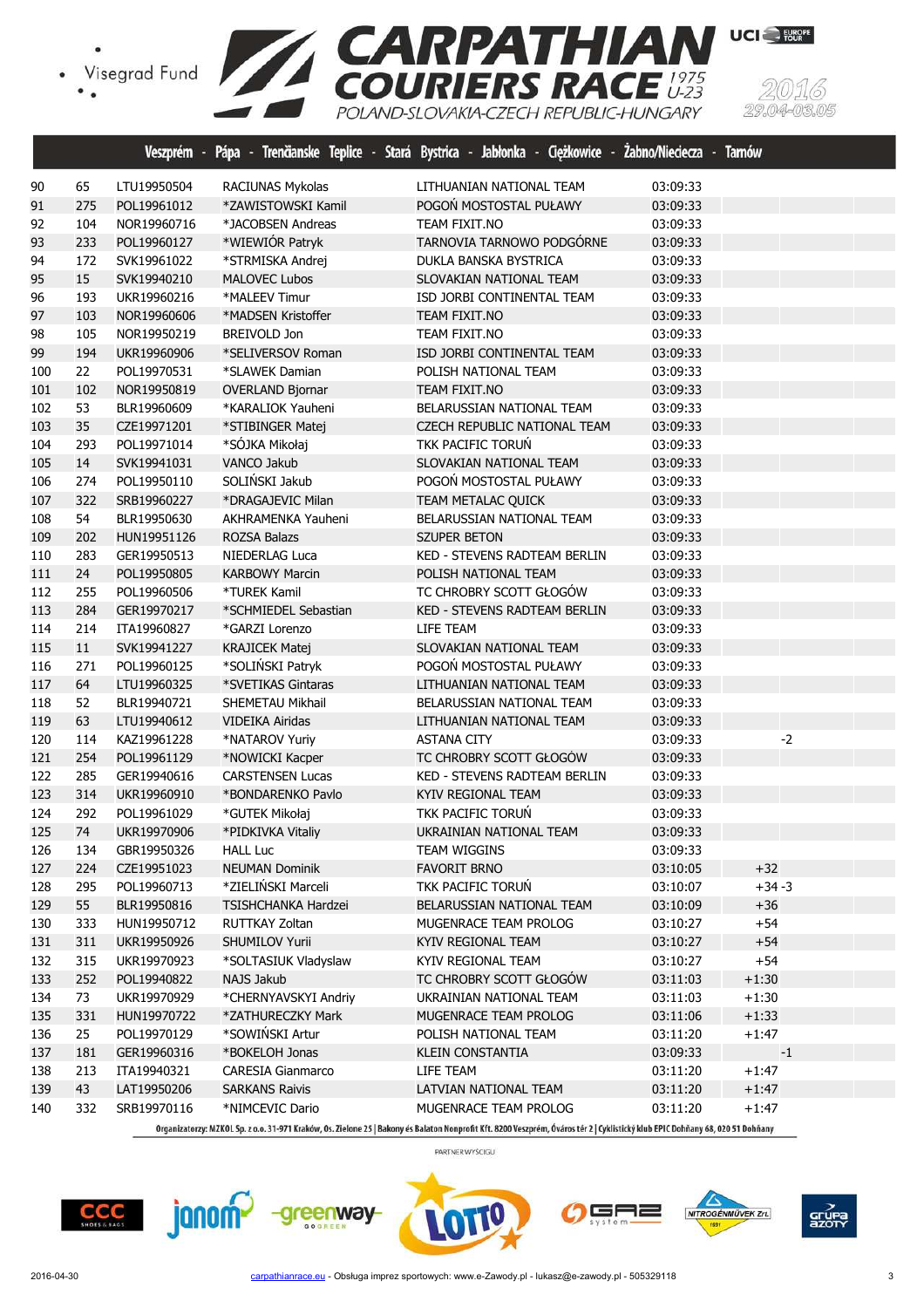

|     |     |             |                      | Veszprém - Pápa - Trenčianske Teplice - Stará Bystrica - Jabłonka - Ciężkowice - Żabno/Nieciecza - Tarnów |            |          |
|-----|-----|-------------|----------------------|-----------------------------------------------------------------------------------------------------------|------------|----------|
| 141 | 212 | ITA19950502 | BORDACCHINI Andrea   | LIFE TEAM                                                                                                 | 03:11:20   | $+1:47$  |
| 142 | 234 | POL19951216 | KORCZYŃSKI Borys     | TARNOVIA TARNOWO PODGÓRNE                                                                                 | 03:11:20   | $+1:47$  |
| 143 | 13  | SVK19960612 | *BASKA Denis         | SLOVAKIAN NATIONAL TEAM                                                                                   | 03:11:30   | $+1:57$  |
| 144 | 325 | SRB19970804 | *BAZALAC Miloje      | TEAM METALAC QUICK                                                                                        | 03:11:30   | $+1:57$  |
| 145 | 75  | UKR19951105 | POHORELOV Vladyslav  | UKRAINIAN NATIONAL TEAM                                                                                   | 03:11:46   | $+2:13$  |
| 146 | 161 | GER19971022 | *KANTER Max          | LKT TEAM BRANDENBURG                                                                                      | 03:09:33   |          |
| 147 | 294 | POL19971016 | *KUKLEWICZ Karol     | TKK PACIFIC TORUN                                                                                         | 03:09:33   |          |
| 148 | 72  | UKR19951012 | <b>GLADYSH Roman</b> | UKRAINIAN NATIONAL TEAM                                                                                   | 03:13:26   | $+3:53$  |
| 149 | 334 | HUN19960423 | *NAGY Oliver         | MUGENRACE TEAM PROLOG                                                                                     | 03:20:48   | $+11:15$ |
| 150 | 174 | SVK19971212 | *KOVACIK Vladmir     | DUKLA BANSKA BYSTRICA                                                                                     | 03:20:48   | $+11:15$ |
|     | 175 | SVK19970730 | *MENUS Tomas         | DUKLA BANSKA BYSTRICA                                                                                     | <b>DNF</b> |          |
|     | 203 | HUN19941219 | LOKI Bence           | <b>SZUPER BETON</b>                                                                                       | <b>DNF</b> |          |
|     | 205 | HUN19950425 | LENGYEL Zoltan       | <b>SZUPER BETON</b>                                                                                       | <b>DNF</b> |          |
|     | 265 | BEL19970724 | *VEREECKEN Thomas    | LOTTO SOUDAL U23                                                                                          | <b>DNF</b> |          |
|     | 62  | LTU19971023 | *TAUCIUS Jurgis      | LITHUANIAN NATIONAL TEAM                                                                                  | <b>DSO</b> |          |

| <b>RIDERS:</b>            |     |
|---------------------------|-----|
| <b>STARTING</b>           | 155 |
| <b>FINISHING</b>          | 150 |
| <b>OUT OF TIME LIMITS</b> | Ω   |
| <b>DISQUALIFICATE</b>     | 1   |

#### **TEAM CLASSIFICATION ON STAGE 1**

|                | <b>RANK UCI CODE</b> | <b>TEAM</b>                  | <b>COUNTRY</b> | <b>TIME</b> | DIFF. |
|----------------|----------------------|------------------------------|----------------|-------------|-------|
| 1              | <b>TIR</b>           | TIROL CYCLING TEAM           | <b>AUT</b>     | 09:28:39    |       |
| $\overline{2}$ | <b>CCC</b>           | CCC SPRANDI POLKOWICE        | POL            | 09:28:39    |       |
| 3              | <b>LTS</b>           | LOTTO SOUDAL U23             | <b>BEL</b>     | 09:28:39    |       |
| 4              | <b>RUS</b>           | RUSSIAN NATIONAL TEAM        | <b>RUS</b>     | 09:28:39    |       |
| 5              | CP                   | CYCLINGTEAM JO PIELS         | <b>NED</b>     | 09:28:39    |       |
| 6              | <b>TSE</b>           | <b>ASTANA CITY</b>           | <b>KAZ</b>     | 09:28:39    |       |
| 7              | <b>ALT</b>           | ALTOPACK-EPPELA-COPPI LUNATA | ITA            | 09:28:39    |       |
| 8              | <b>CCA</b>           | COLOR CODE - ARDEN'BEEF U23  | <b>BEL</b>     | 09:28:39    |       |
| 9              | <b>TAR</b>           | TARNOVIA TARNOWO PODGÓRNE    | POL            | 09:28:39    |       |
| 10             | <b>KLC</b>           | <b>KLEIN CONSTANTIA</b>      | <b>CZE</b>     | 09:28:39    |       |
| 11             | <b>WGN</b>           | <b>TEAM WIGGINS</b>          | <b>GBR</b>     | 09:28:39    |       |
| 12             | <b>LKT</b>           | LKT TEAM BRANDENBURG         | <b>GER</b>     | 09:28:39    |       |
| 13             | <b>CZE</b>           | CZECH REPUBLIC NATIONAL TEAM | <b>CZE</b>     | 09:28:39    |       |
| 14             | <b>ISD</b>           | ISD JORBI CONTINENTAL TEAM   | <b>UKR</b>     | 09:28:39    |       |
| 15             | <b>FVB</b>           | <b>FAVORIT BRNO</b>          | <b>CZE</b>     | 09:28:39    |       |
| 16             | <b>LAT</b>           | LATVIAN NATIONAL TEAM        | <b>LAT</b>     | 09:28:39    |       |
| 17             | <b>PMP</b>           | POGOŃ MOSTOSTAL PUŁAWY       | <b>POL</b>     | 09:28:39    |       |
| 18             | <b>CLG</b>           | TC CHROBRY SCOTT GŁOGÓW      | POL            | 09:28:39    |       |
| 19             | <b>POL</b>           | POLISH NATIONAL TEAM         | <b>POL</b>     | 09:28:39    |       |
| 20             | <b>FIX</b>           | TEAM FIXIT.NO                | <b>NOR</b>     | 09:28:39    |       |
| 21             | <b>SZB</b>           | <b>SZUPER BETON</b>          | <b>HUN</b>     | 09:28:39    |       |
| 22             | <b>KED</b>           | KED - STEVENS RADTEAM BERLIN | <b>GER</b>     | 09:28:39    |       |
| 23             | <b>MEQ</b>           | TEAM METALAC QUICK           | <b>SRB</b>     | 09:28:39    |       |
|                |                      |                              |                |             |       |

Organizatorzy: MZKOL Sp. z o.o. 31-971 Kraków, Os. Zielone 25 | Bakony és Balaton Nonprofit Kft. 8200 Veszprém, Óváros tér 2 | Cyklistický klub EPIC Dohňany 68, 020 51 Dohňany

PARTNER WYŚCIGU

╕

NITROGÉNMŰVEK Zrt.

 $CCC$ 

janom<sup>2</sup>



grúp<br>azot

-0305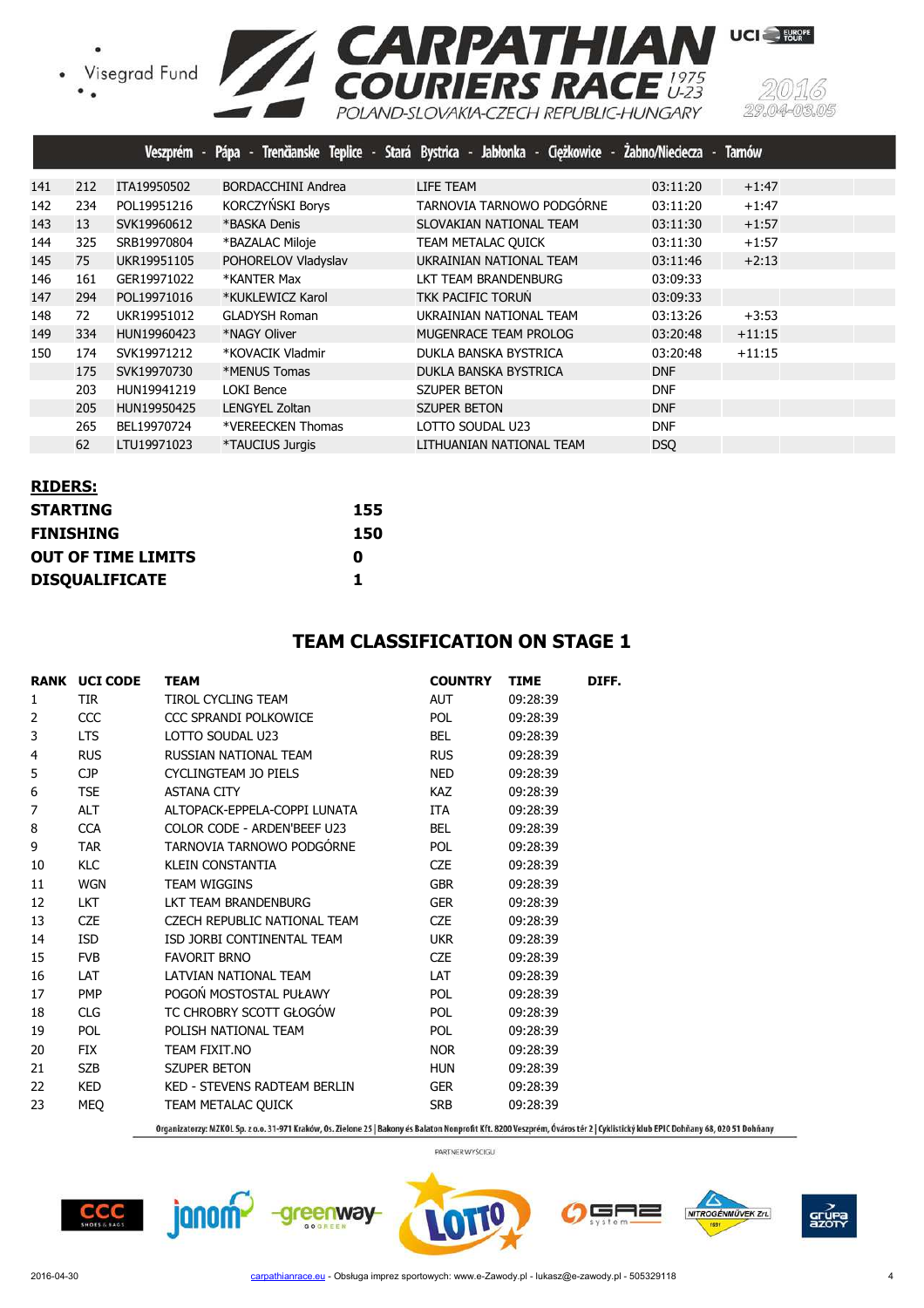



w

|    |            | Trenčianske Teplice - Stará Bystrica - Jabłonka - Ciężkowice - Zabno/Nieciecza<br>Pápa -<br>Veszprém |            |          |          | Tarno |
|----|------------|------------------------------------------------------------------------------------------------------|------------|----------|----------|-------|
| 24 | LFT        | LIFE TEAM                                                                                            | <b>ITA</b> | 09:28:39 |          |       |
| 25 | <b>KYV</b> | KYIV REGIONAL TEAM                                                                                   | <b>UKR</b> | 09:28:39 |          |       |
| 26 | <b>BLR</b> | BELARUSSIAN NATIONAL TEAM                                                                            | <b>BLR</b> | 09:28:39 |          |       |
| 27 | LTU.       | LITHUANIAN NATIONAL TEAM                                                                             | LTU        | 09:28:39 |          |       |
| 28 | <b>PAC</b> | TKK PACIFIC TORUN                                                                                    | <b>POL</b> | 09:28:39 |          |       |
| 29 | <b>SVK</b> | SLOVAKIAN NATIONAL TEAM                                                                              | <b>SVK</b> | 09:28:39 |          |       |
| 30 | <b>UKR</b> | UKRAINIAN NATIONAL TEAM                                                                              | <b>UKR</b> | 09:30:09 | $+1:30$  |       |
| 31 | <b>MUG</b> | MUGENRACE TEAM PROLOG                                                                                | <b>HUN</b> | 09:32:53 | $+4:14$  |       |
| 32 | <b>DKB</b> | DUKLA BANSKA BYSTRICA                                                                                | <b>SVK</b> | 09:39:54 | $+11:15$ |       |
|    |            |                                                                                                      |            |          |          |       |

## **MOUNTAIN PREMIUM ON STAGE 1**

|  | 131 KM Papakovacsi |
|--|--------------------|
|  |                    |

|   | <b>RANK NUMBER</b> | SURNAME, FIRST NAME | <b>TEAM</b>                  | <b>PTS</b> |
|---|--------------------|---------------------|------------------------------|------------|
|   | 83                 | KOBERNIAK Evgenii   | RUSSIAN NATIONAL TEAM        | 3          |
| 2 | 232                | SYKAŁA Wojciech     | TARNOVIA TARNOWO PODGÓRNE    |            |
| 3 | 302.               | ALBAN Matteo        | ALTOPACK-EPPELA-COPPI LUNATA |            |

# **INTERMEDIATE SPRINTS ON STAGE 1**

|             | 42 KM Nyirad    |                            |                              |                |            |
|-------------|-----------------|----------------------------|------------------------------|----------------|------------|
| RANK        | <b>NUMBER</b>   | <b>SURNAME, FIRST NAME</b> | <b>TEAM</b>                  | <b>PTS</b>     | <b>BON</b> |
| 1           | 295             | ZIELIŃSKI Marceli          | <b>TKK PACIFIC TORUN</b>     | 3              | $-3s$ .    |
| 2           | 123             | SCHONBERGER Sebastian      | <b>TIROL CYCLING TEAM</b>    | $\overline{2}$ | $-2s$ .    |
| 3           | 181             | <b>BOKELOH Jonas</b>       | <b>KLEIN CONSTANTIA</b>      |                | $-1$ s.    |
|             | 58 KM Topolca   |                            |                              |                |            |
| <b>RANK</b> | <b>NUMBER</b>   | <b>SURNAME, FIRST NAME</b> | <b>TEAM</b>                  | <b>PTS</b>     | <b>BON</b> |
| 1           | 145             | <b>BAKKER Stephan</b>      | CYCLINGTEAM JO PIELS         | 3              | $-3$ s.    |
| 2           | 125             | <b>WACHTER Alexander</b>   | TIROL CYCLING TEAM           | $\overline{2}$ | $-2$ s.    |
| 3           | 94              | PALUTA Michał              | CCC SPRANDI POLKOWICE        |                | $-1$ s.    |
|             | 112 KM Devecser |                            |                              |                |            |
| RANK        | <b>NUMBER</b>   | <b>SURNAME, FIRST NAME</b> | <b>TEAM</b>                  | <b>PTS</b>     | <b>BON</b> |
| 1           | 95              | STOSZ Patryk               | <b>CCC SPRANDI POLKOWICE</b> | 3              | -3 s.      |
| 2           | 114             | <b>NATAROV Yuriy</b>       | <b>ASTANA CITY</b>           | $\mathcal{P}$  | $-2$ s.    |
| 3           | 132             | KNOX James                 | TEAM WIGGINS                 |                | -1 s.      |

Organizatorzy: MZKOL Sp. z o.o. 31-971 Kraków, Os. Zielone 25 | Bakony és Balaton Nonprofit Kft. 8200 Veszprém, Óváros tér 2 | Cyklistický klub EPIC Dohňany 68, 020 51 Dohňany









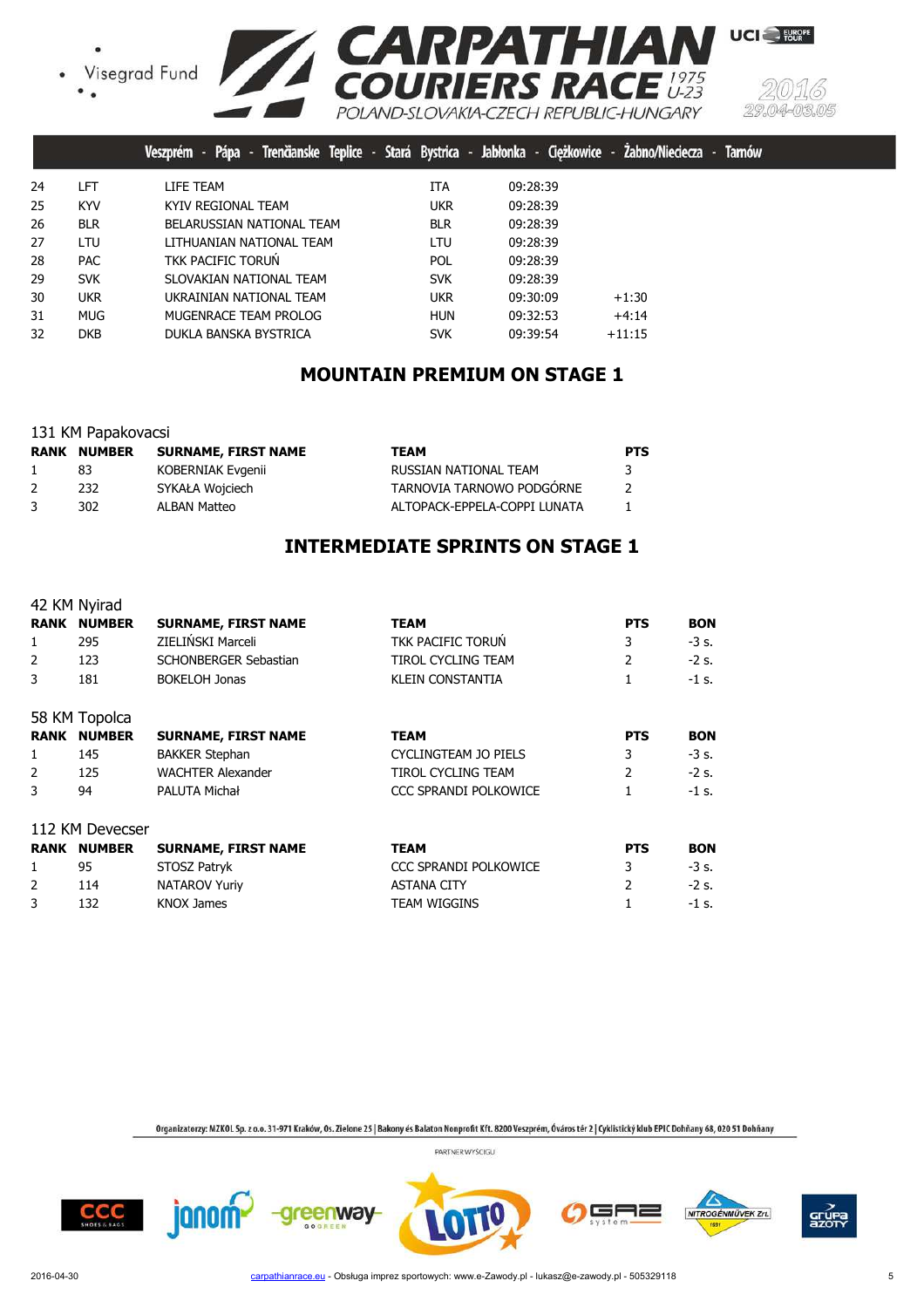

Veszprém - Pápa - Trenčianske Teplice - Stará Bystrica - Jabłonka - Ciężkowice - Żabno/Nieciecza - Tarnów

15.

# **INDIVIDUAL GENERAL CLASSIFICATION AFTER STAGE 1 - LOTTO**

 $\bullet$ 

|                | DISTANCE OF STAGE KM: 148.00 |                 |                            | AVERAGE SPEED: 45.97 km/h    |             |       |  |
|----------------|------------------------------|-----------------|----------------------------|------------------------------|-------------|-------|--|
| <b>RANK NO</b> |                              | <b>UCI CODE</b> | <b>SURNAME, FIRST NAME</b> | <b>TEAM</b>                  | <b>TIME</b> | DIFF. |  |
| $\mathbf{1}$   | 145                          | NED19940417     | <b>BAKKER Stephan</b>      | <b>CYCLINGTEAM JO PIELS</b>  | 03:13:10    |       |  |
| 2              | 185                          | NZL19940123     | <b>SCHREURS Hamish</b>     | <b>KLEIN CONSTANTIA</b>      | 03:13:12    | $+2$  |  |
| 3              | 94                           | POL19951004     | PALUTA Michał              | <b>CCC SPRANDI POLKOWICE</b> | 03:13:13    | $+3$  |  |
| 4              | 153                          | BEL19960521     | *TAMINIAUX Lionel          | COLOR CODE - ARDEN'BEEF U23  | 03:13:14    | $+4$  |  |
| 5              | 183                          | ESP19950107     | <b>MAS Enric</b>           | KLEIN CONSTANTIA             | 03:13:15    | $+5$  |  |
| 6              | 21                           | POL19970824     | *SAJNOK Szymon             | POLISH NATIONAL TEAM         | 03:13:15    | $+5$  |  |
| 7              | 95                           | POL19940715     | STOSZ Patryk               | CCC SPRANDI POLKOWICE        | 03:13:15    | $+5$  |  |
| 8              | 261                          | BEL19970113     | *CASTRIQUE Jonas           | LOTTO SOUDAL U23             | 03:13:16    | $+6$  |  |
| 9              | 101                          | NOR19941009     | EIKELAND Ken-Levi          | TEAM FIXIT.NO                | 03:13:16    | $+6$  |  |
| $10\,$         | 93                           | POL19960102     | *MAŁECKI Kamil             | CCC SPRANDI POLKOWICE        | 03:13:17    | $+7$  |  |
| 11             | 125                          | AUT19950121     | <b>WACHTER Alexander</b>   | TIROL CYCLING TEAM           | 03:13:17    | $+7$  |  |
| 12             | 121                          | AUT19940116     | <b>BOSMAN Patrick</b>      | TIROL CYCLING TEAM           | 03:13:17    | $+7$  |  |
| 13             | 82                           | RUS19961207     | *KURIANOV Stepan           | RUSSIAN NATIONAL TEAM        | 03:13:18    | $+8$  |  |
| 14             | 165                          | GER19951030     | <b>KESSLER Robert</b>      | LKT TEAM BRANDENBURG         | 03:13:18    | $+8$  |  |
| 15             | 152                          | NED19950805     | HEMROLLE Johan             | COLOR CODE - ARDEN'BEEF U23  | 03:13:19    | $+9$  |  |
| 16             | 31                           | CZE19941117     | <b>KUKRLE Michael</b>      | CZECH REPUBLIC NATIONAL TEAM | 03:13:19    | $+9$  |  |
| 17             | 161                          | GER19971022     | *KANTER Max                | LKT TEAM BRANDENBURG         | 03:13:20    | $+10$ |  |
| 18             | 253                          | POL19950215     | <b>KONWA Piotr</b>         | TC CHROBRY SCOTT GŁOGÓW      | 03:13:20    | $+10$ |  |
| 19             | 141                          | NED19951212     | JANSSEN Adriaan            | CYCLINGTEAM JO PIELS         | 03:13:20    | $+10$ |  |
| 20             | 154                          | BEL19950717     | <b>MERTZ Remy</b>          | COLOR CODE - ARDEN'BEEF U23  | 03:13:20    | $+10$ |  |
| 21             | 132                          | GBR19951104     | <b>KNOX James</b>          | TEAM WIGGINS                 | 03:13:21    | $+11$ |  |
| 22             | 114                          | KAZ19961228     | *NATAROV Yuriy             | <b>ASTANA CITY</b>           | 03:13:21    | $+11$ |  |
| 23             | 171                          | SVK19960130     | *BELLAN Juraj              | DUKLA BANSKA BYSTRICA        | 03:13:22    | $+12$ |  |
| 24             | 81                           | RUS19960926     | *CHERKASOV Nikolay         | RUSSIAN NATIONAL TEAM        | 03:13:22    | $+12$ |  |
| 25             | 142                          | NED19940623     | <b>VERDICK Gijs</b>        | CYCLINGTEAM JO PIELS         | 03:13:22    | $+12$ |  |
| 26             | 263                          | BEL19970630     | *JASPERS Ward              | LOTTO SOUDAL U23             | 03:13:23    | $+13$ |  |
| 27             | 155                          | BEL19940522     | <b>ROBEET Ludovic</b>      | COLOR CODE - ARDEN'BEEF U23  | 03:13:23    | $+13$ |  |
| 28             | 232                          | POL19940327     | SYKAŁA Wojciech            | TARNOVIA TARNOWO PODGÓRNE    | 03:13:23    | $+13$ |  |
| 29             | 53                           | BLR19960609     | *KARALIOK Yauheni          | BELARUSSIAN NATIONAL TEAM    | 03:13:23    | $+13$ |  |
| 30             | 84                           | RUS19970224     | *RIKUNOV Petr              | RUSSIAN NATIONAL TEAM        | 03:13:23    | $+13$ |  |
| 31             | 264                          | BEL19970617     | *VANHOUCKE Harm            | LOTTO SOUDAL U23             | 03:13:23    | $+13$ |  |
| 32             | 41                           | LAT19940818     | <b>NEILANDS Kristis</b>    | LATVIAN NATIONAL TEAM        | 03:13:23    | $+13$ |  |
| 33             | 231                          | POL19951124     | PAWLAK Tobiasz             | TARNOVIA TARNOWO PODGÓRNE    | 03:13:23    | $+13$ |  |
| 34             | 123                          | AUT19940514     | SCHONBERGER Sebastian      | TIROL CYCLING TEAM           | 03:13:24    | $+14$ |  |
|                | 302                          | ITA19941128     | <b>ALBAN Matteo</b>        | ALTOPACK-EPPELA-COPPI LUNATA | 03:13:24    | $+14$ |  |
| 35             | 22                           |                 |                            |                              |             |       |  |
| 36             |                              | POL19970531     | *SLAWEK Damian             | POLISH NATIONAL TEAM         | 03:13:24    | $+14$ |  |
| 37             | 143                          | NED19940321     | DE KLEIJN Arvid            | CYCLINGTEAM JO PIELS         | 03:13:24    | $+14$ |  |
| 38             | 184                          | BEL19961224     | *MOLLY Kenny               | KLEIN CONSTANTIA             | 03:13:25    | $+15$ |  |
| 39             | 163                          | GER19950510     | ROHDE Leon R.              | LKT TEAM BRANDENBURG         | 03:13:25    | $+15$ |  |
| 40             | 102                          | NOR19950819     | <b>OVERLAND Bjornar</b>    | TEAM FIXIT.NO                | 03:13:25    | $+15$ |  |
| 41             | 122                          | AUT19961002     | *BRKIC Benjamin            | TIROL CYCLING TEAM           | 03:13:25    | $+15$ |  |
| 42             | 124                          | AUT19940922     | <b>PAULUS Dennis</b>       | TIROL CYCLING TEAM           | 03:13:26    | $+16$ |  |
| 43             | 133                          | GBR19950117     | <b>KELLY Jake</b>          | TEAM WIGGINS                 | 03:13:26    | $+16$ |  |
| 44             | 301                          | POL19940105     | <b>REKITA Szymon</b>       | ALTOPACK-EPPELA-COPPI LUNATA | 03:13:26    | $+16$ |  |
| 45             | 225                          | CZE19950713     | SEKANINA Adam              | <b>FAVORIT BRNO</b>          | 03:13:26    | $+16$ |  |
| 46             | 193                          | UKR19960216     | *MALEEV Timur              | ISD JORBI CONTINENTAL TEAM   | 03:13:26    | $+16$ |  |

Organizatorzy: MZKOL Sp. z o.o. 31-971 Kraków, Os. Zielone 25 | Bakony és Balaton Nonprofit Kft. 8200 Veszprém, Óváros tér 2 | Cyklistický klub EPIC Dohňany 68, 020 51 Dohňany









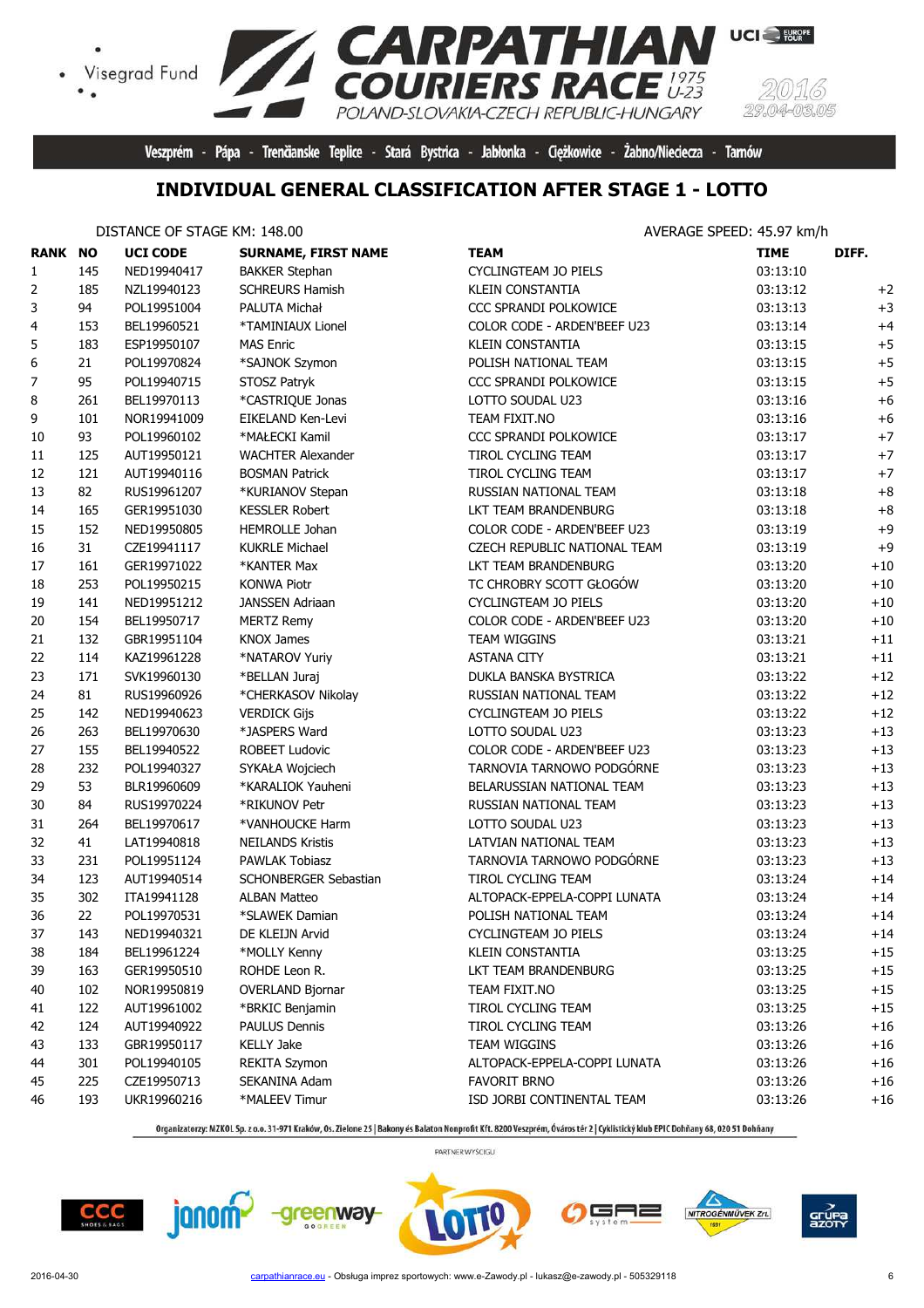

|    |     | Veszprém -  | Pápa<br>Trenäanske Teplice -<br>- 1 | Stará Bystrica - Jabłonka - Ciężkowice - Żabno/Nieciecza - | <b>Tamów</b> |       |
|----|-----|-------------|-------------------------------------|------------------------------------------------------------|--------------|-------|
| 47 | 274 | POL19950110 | SOLIŃSKI Jakub                      | POGOŃ MOSTOSTAL PUŁAWY                                     | 03:13:26     | $+16$ |
| 48 | 85  | RUS19970311 | *BORISOV Aleksandr                  | RUSSIAN NATIONAL TEAM                                      | 03:13:27     | $+17$ |
| 49 | 32  | CZE19960924 | *CAMDRA Pavel                       | CZECH REPUBLIC NATIONAL TEAM                               | 03:13:27     | $+17$ |
| 50 | 273 | POL19960525 | *GÓRECKI Patryk                     | POGOŃ MOSTOSTAL PUŁAWY                                     | 03:13:27     | $+17$ |
| 51 | 215 | ITA19960711 | *PERNIGO Matteo                     | LIFE TEAM                                                  | 03:13:27     | $+17$ |
| 52 | 111 | KAZ19960306 | *SHTEIN Grigoriy                    | <b>ASTANA CITY</b>                                         | 03:13:27     | $+17$ |
| 53 | 103 | NOR19960606 | *MADSEN Kristoffer                  | TEAM FIXIT.NO                                              | 03:13:27     | $+17$ |
| 54 | 135 | GBR19950208 | <b>THOMPSON Michael</b>             | TEAM WIGGINS                                               | 03:13:27     | $+17$ |
| 55 | 255 | POL19960506 | *TUREK Kamil                        | TC CHROBRY SCOTT GŁOGÓW                                    | 03:13:27     | $+17$ |
| 56 | 134 | GBR19950326 | <b>HALL Luc</b>                     | <b>TEAM WIGGINS</b>                                        | 03:13:27     | $+17$ |
| 57 | 113 | KAZ19970425 | *TSOY Vladimir                      | <b>ASTANA CITY</b>                                         | 03:13:28     | $+18$ |
| 58 | 104 | NOR19960716 | *JACOBSEN Andreas                   | TEAM FIXIT.NO                                              | 03:13:28     | $+18$ |
| 59 | 52  | BLR19940721 | SHEMETAU Mikhail                    | BELARUSSIAN NATIONAL TEAM                                  | 03:13:28     | $+18$ |
| 60 | 15  | SVK19940210 | <b>MALOVEC Lubos</b>                | SLOVAKIAN NATIONAL TEAM                                    | 03:13:28     | $+18$ |
| 61 | 54  | BLR19950630 | AKHRAMENKA Yauheni                  | BELARUSSIAN NATIONAL TEAM                                  | 03:13:28     | $+18$ |
| 62 | 164 | GER19960307 | *FRAHM Jasper                       | LKT TEAM BRANDENBURG                                       | 03:13:28     | $+18$ |
| 63 | 235 | POL19950311 | KRZYWDA Patryk                      | TARNOVIA TARNOWO PODGÓRNE                                  | 03:13:28     | $+18$ |
| 64 | 42  | LAT19970420 | *GAVARS Eriks                       | LATVIAN NATIONAL TEAM                                      | 03:13:28     | $+18$ |
| 65 | 283 | GER19950513 | NIEDERLAG Luca                      | KED - STEVENS RADTEAM BERLIN                               | 03:13:28     | $+18$ |
| 66 | 201 | HUN19960928 | *FILUTAS Viktor                     | <b>SZUPER BETON</b>                                        | 03:13:29     | $+19$ |
| 67 | 221 | CZE19940222 | <b>DOLEZEL Radovan</b>              | <b>FAVORIT BRNO</b>                                        | 03:13:29     | $+19$ |
| 68 | 262 | BEL19970502 | *VERWILST Aaron                     | LOTTO SOUDAL U23                                           | 03:13:29     | $+19$ |
| 69 | 44  | LAT19970720 | *RIEKSTINS Matiss                   | LATVIAN NATIONAL TEAM                                      | 03:13:29     | $+19$ |
| 70 | 251 | POL19940824 | <b>GRABIS Mateusz</b>               | TC CHROBRY SCOTT GŁOGÓW                                    | 03:13:29     | $+19$ |
| 71 | 34  | CZE19970516 | *SORM Jiri                          | CZECH REPUBLIC NATIONAL TEAM                               | 03:13:29     | $+19$ |
| 72 | 131 | GBR19940226 | PEARSON Daniel                      | <b>TEAM WIGGINS</b>                                        | 03:13:29     | $+19$ |
| 73 | 294 | POL19971016 | *KUKLEWICZ Karol                    | TKK PACIFIC TORUŃ                                          | 03:13:29     | $+19$ |
| 74 | 151 | BEL19970720 | *MORTIER Julien                     | COLOR CODE - ARDEN'BEEF U23                                | 03:13:30     | $+20$ |
| 75 | 162 | GER19940919 | SOBALLA Carl                        | LKT TEAM BRANDENBURG                                       | 03:13:31     | $+21$ |
| 76 | 281 | GER19960416 | *JURSS Malte                        | KED - STEVENS RADTEAM BERLIN                               | 03:13:31     | $+21$ |
| 77 | 33  | CZE19960127 | *SIPOS Marek                        | CZECH REPUBLIC NATIONAL TEAM                               | 03:13:31     | $+21$ |
| 78 | 105 | NOR19950219 | BREIVOLD Jon                        | TEAM FIXIT.NO                                              | 03:13:31     | $+21$ |
| 79 | 192 | UKR19950302 | KREMINSKYI Vladyslav                | ISD JORBI CONTINENTAL TEAM                                 | 03:13:31     | $+21$ |
| 80 | 61  | LTU19970226 | *LASINIS Venantas                   | LITHUANIAN NATIONAL TEAM                                   | 03:13:31     | $+21$ |
| 81 | 323 | SRB19940506 | STEFANOVIC Stefan                   | TEAM METALAC QUICK                                         | 03:13:32     | $+22$ |
| 82 | 305 | POL19950604 | SZELĄG Gracjan                      | ALTOPACK-EPPELA-COPPI LUNATA                               | 03:13:32     | $+22$ |
| 83 | 292 | POL19961029 | *GUTEK Mikołaj                      | TKK PACIFIC TORUN                                          | 03:13:32     | $+22$ |
| 84 | 83  | RUS19950124 | KOBERNIAK Evgenii                   | RUSSIAN NATIONAL TEAM                                      | 03:13:32     | $+22$ |
| 85 | 312 | UKR19950412 | MORUHA Anton                        | KYIV REGIONAL TEAM                                         | 03:13:33     | $+23$ |
| 86 | 254 | POL19961129 | *NOWICKI Kacper                     | TC CHROBRY SCOTT GŁOGÓW                                    | 03:13:33     | $+23$ |
| 87 | 45  | LAT19970118 | *RUBENIS Klavs                      | LATVIAN NATIONAL TEAM                                      | 03:13:34     | $+24$ |
| 88 | 282 | GER19970729 | *MALCHAREK Moritz                   | KED - STEVENS RADTEAM BERLIN                               | 03:13:34     | $+24$ |
| 89 | 211 | ITA19940702 | <b>ACCO Francesco</b>               | LIFE TEAM                                                  | 03:13:35     | $+25$ |
| 90 | 222 | CZE19970916 | *KUNT Lukas                         | <b>FAVORIT BRNO</b>                                        | 03:13:35     | $+25$ |
| 91 | 191 | UKR19940202 | KLEPIKOV Ilya                       | ISD JORBI CONTINENTAL TEAM                                 | 03:13:36     | $+26$ |
| 92 | 204 | HUN19960326 | *MORICZ Daniel                      | <b>SZUPER BETON</b>                                        | 03:13:36     | $+26$ |
| 93 | 271 | POL19960125 | *SOLIŃSKI Patryk                    | POGOŃ MOSTOSTAL PUŁAWY                                     | 03:13:36     | $+26$ |
| 94 | 214 | ITA19960827 | *GARZI Lorenzo                      | LIFE TEAM                                                  | 03:13:36     | $+26$ |
| 95 | 14  | SVK19941031 | VANCO Jakub                         | SLOVAKIAN NATIONAL TEAM                                    | 03:13:36     | $+26$ |
| 96 | 291 | POL19961008 | *ZŁOTOWICZ Patryk                   | TKK PACIFIC TORUŃ                                          | 03:13:36     | $+26$ |
| 97 | 304 | ITA19940121 | <b>TORTOMASI Leonardo</b>           | ALTOPACK-EPPELA-COPPI LUNATA                               | 03:13:36     | $+26$ |

Organizatorzy: MZKOL Sp. z o.o. 31-971 Kraków, Os. Zielone 25 | Bakony és Balaton Nonprofit Kft. 8200 Veszprém, Óváros tér 2 | Cyklistický klub EPIC Dohňany 68, 020 51 Dohňany

PARTNER WYŚCIGU











(5)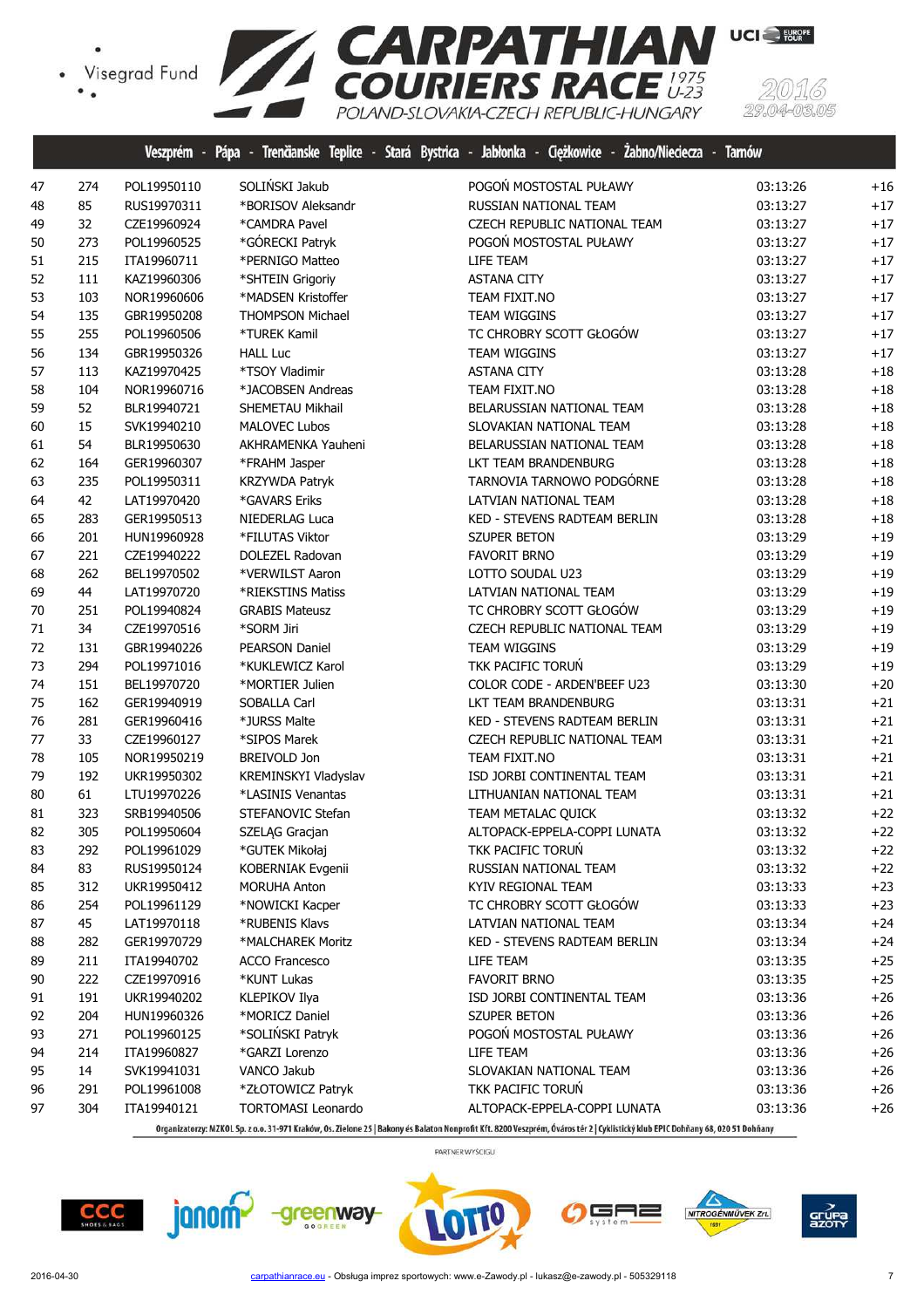

|     |     |             |                            | Veszprém - Pápa - Trenčianske Teplice - Stará Bystrica - Jabłonka - Ciężkowice - Zabno/Nieciecza - Tarnów |          |         |
|-----|-----|-------------|----------------------------|-----------------------------------------------------------------------------------------------------------|----------|---------|
| 98  | 303 | ITA19960607 | *FUGGIANO Rocco            | ALTOPACK-EPPELA-COPPI LUNATA                                                                              | 03:13:36 | $+26$   |
| 99  | 74  | UKR19970906 | *PIDKIVKA Vitaliy          | UKRAINIAN NATIONAL TEAM                                                                                   | 03:13:36 | $+26$   |
| 100 | 144 | NED19940507 | <b>BOS Maikel</b>          | CYCLINGTEAM JO PIELS                                                                                      | 03:13:37 | $+27$   |
| 101 | 71  | UKR19970104 | *SHEVCHUK Taras            | UKRAINIAN NATIONAL TEAM                                                                                   | 03:13:37 | $+27$   |
| 102 | 321 | SRB19940309 | <b>BORISAVLJEVIC Milos</b> | TEAM METALAC QUICK                                                                                        | 03:13:37 | $+27$   |
| 103 | 112 | KAZ19940625 | LUCHSHENKO Sergey          | <b>ASTANA CITY</b>                                                                                        | 03:13:38 | $+28$   |
| 104 | 322 | SRB19960227 | *DRAGAJEVIC Milan          | TEAM METALAC QUICK                                                                                        | 03:13:39 | $+29$   |
| 105 | 233 | POL19960127 | *WIEWIÓR Patryk            | TARNOVIA TARNOWO PODGÓRNE                                                                                 | 03:13:40 | $+30$   |
| 106 | 11  | SVK19941227 | <b>KRAJICEK Matej</b>      | SLOVAKIAN NATIONAL TEAM                                                                                   | 03:13:40 | $+30$   |
| 107 | 195 | UKR19960208 | *UDOD Rinat                | ISD JORBI CONTINENTAL TEAM                                                                                | 03:13:40 | $+30$   |
| 108 | 65  | LTU19950504 | RACIUNAS Mykolas           | LITHUANIAN NATIONAL TEAM                                                                                  | 03:13:40 | $+30$   |
| 109 | 35  | CZE19971201 | *STIBINGER Matej           | CZECH REPUBLIC NATIONAL TEAM                                                                              | 03:13:40 | $+30$   |
| 110 | 51  | BLR19941202 | <b>TSISHKOU Raman</b>      | BELARUSSIAN NATIONAL TEAM                                                                                 | 03:13:40 | $+30$   |
| 111 | 202 | HUN19951126 | ROZSA Balazs               | SZUPER BETON                                                                                              | 03:13:41 | $+31$   |
| 112 | 24  | POL19950805 | <b>KARBOWY Marcin</b>      | POLISH NATIONAL TEAM                                                                                      | 03:13:41 | $+31$   |
| 113 | 172 | SVK19961022 | *STRMISKA Andrej           | DUKLA BANSKA BYSTRICA                                                                                     | 03:13:42 | $+32$   |
| 114 | 181 | GER19960316 | *BOKELOH Jonas             | KLEIN CONSTANTIA                                                                                          | 03:13:43 | $+33$   |
| 115 | 313 | UKR19940518 | KOZACHENKO Serhii          | KYIV REGIONAL TEAM                                                                                        | 03:13:45 | $+35$   |
| 116 | 314 | UKR19960910 | *BONDARENKO Pavlo          | KYIV REGIONAL TEAM                                                                                        | 03:13:45 | $+35$   |
| 117 | 275 | POL19961012 | *ZAWISTOWSKI Kamil         | POGOŃ MOSTOSTAL PUŁAWY                                                                                    | 03:13:45 | $+35$   |
| 118 | 223 | CZE19950830 | <b>FIALA Petr</b>          | <b>FAVORIT BRNO</b>                                                                                       | 03:13:45 | $+35$   |
| 119 | 23  | POL19960127 | *WEWIÓR Dominik            | POLISH NATIONAL TEAM                                                                                      | 03:13:46 | $+36$   |
| 120 | 194 | UKR19960906 | *SELIVERSOV Roman          | ISD JORBI CONTINENTAL TEAM                                                                                | 03:13:46 | $+36$   |
| 121 | 272 | POL19950422 | KASPERKIEWICZ Maciej       | POGOŃ MOSTOSTAL PUŁAWY                                                                                    | 03:13:48 | $+38$   |
| 122 | 91  | POL19971030 | *BANASZEK Alan             | CCC SPRANDI POLKOWICE                                                                                     | 03:13:50 | $+40$   |
| 123 | 63  | LTU19940612 | <b>VIDEIKA Airidas</b>     | LITHUANIAN NATIONAL TEAM                                                                                  | 03:13:52 | $+42$   |
| 124 | 284 | GER19970217 | *SCHMIEDEL Sebastian       | KED - STEVENS RADTEAM BERLIN                                                                              | 03:13:55 | $+45$   |
| 125 | 182 | POR19940703 | <b>BICO Nuno</b>           | KLEIN CONSTANTIA                                                                                          | 03:13:56 | $+46$   |
| 126 | 92  | POL19950217 | <b>BROŻYNA Piotr</b>       | CCC SPRANDI POLKOWICE                                                                                     | 03:14:00 | $+50$   |
| 127 | 64  | LTU19960325 | *SVETIKAS Gintaras         | LITHUANIAN NATIONAL TEAM                                                                                  | 03:14:00 | $+50$   |
| 128 | 285 | GER19940616 | <b>CARSTENSEN Lucas</b>    | KED - STEVENS RADTEAM BERLIN                                                                              | 03:14:00 | $+50$   |
| 129 | 224 | CZE19951023 | <b>NEUMAN Dominik</b>      | <b>FAVORIT BRNO</b>                                                                                       | 03:14:01 | $+51$   |
| 130 | 55  | BLR19950816 | TSISHCHANKA Hardzei        | BELARUSSIAN NATIONAL TEAM                                                                                 | 03:14:01 | $+51$   |
| 131 | 295 | POL19960713 | *ZIELIŃSKI Marceli         | TKK PACIFIC TORUŃ                                                                                         | 03:14:06 | $+56$   |
| 132 | 315 | UKR19970923 | *SOLTASIUK Vladyslaw       | KYIV REGIONAL TEAM                                                                                        | 03:14:26 | $+1:16$ |
| 133 | 311 | UKR19950926 | <b>SHUMILOV Yurii</b>      | KYIV REGIONAL TEAM                                                                                        | 03:14:29 | $+1:19$ |
| 134 | 333 | HUN19950712 | RUTTKAY Zoltan             | MUGENRACE TEAM PROLOG                                                                                     | 03:14:35 | $+1:25$ |
| 135 | 252 | POL19940822 | NAJS Jakub                 | TC CHROBRY SCOTT GŁOGÓW                                                                                   | 03:15:01 | $+1:51$ |
| 136 | 73  | UKR19970929 | *CHERNYAVSKYI Andriy       | UKRAINIAN NATIONAL TEAM                                                                                   | 03:15:04 | $+1:54$ |
| 137 | 25  | POL19970129 | *SOWIŃSKI Artur            | POLISH NATIONAL TEAM                                                                                      | 03:15:08 | $+1:58$ |
| 138 | 331 | HUN19970722 | *ZATHURECZKY Mark          | MUGENRACE TEAM PROLOG                                                                                     | 03:15:08 | $+1:58$ |
| 139 | 234 | POL19951216 | KORCZYŃSKI Borys           | TARNOVIA TARNOWO PODGÓRNE                                                                                 | 03:15:24 | $+2:14$ |
| 140 | 332 | SRB19970116 | *NIMCEVIC Dario            | MUGENRACE TEAM PROLOG                                                                                     | 03:15:26 | $+2:16$ |
| 141 | 213 | ITA19940321 | <b>CARESIA Gianmarco</b>   | LIFE TEAM                                                                                                 | 03:15:29 | $+2:19$ |
| 142 | 43  | LAT19950206 | <b>SARKANS Raivis</b>      | LATVIAN NATIONAL TEAM                                                                                     | 03:15:35 | $+2:25$ |
| 143 | 212 | ITA19950502 | BORDACCHINI Andrea         | LIFE TEAM                                                                                                 | 03:15:38 | $+2:28$ |
| 144 | 13  | SVK19960612 | *BASKA Denis               | SLOVAKIAN NATIONAL TEAM                                                                                   | 03:15:40 | $+2:30$ |
| 145 | 325 | SRB19970804 | *BAZALAC Miloje            | TEAM METALAC QUICK                                                                                        | 03:15:40 | $+2:30$ |
| 146 | 75  | UKR19951105 | POHORELOV Vladyslav        | UKRAINIAN NATIONAL TEAM                                                                                   | 03:15:43 | $+2:33$ |
| 147 | 72  | UKR19951012 | <b>GLADYSH Roman</b>       | UKRAINIAN NATIONAL TEAM                                                                                   | 03:17:24 | $+4:14$ |
| 148 | 293 | POL19971014 | *SÓJKA Mikołaj             | TKK PACIFIC TORUŃ                                                                                         | 03:18:09 | $+4:59$ |

Organizatorzy: MZKOL Sp. z o.o. 31-971 Kraków, Os. Zielone 25 | Bakony és Balaton Nonprofit Kft. 8200 Veszprém, Óváros tér 2 | Cyklistický klub EPIC Dohňany 68, 020 51 Dohňany









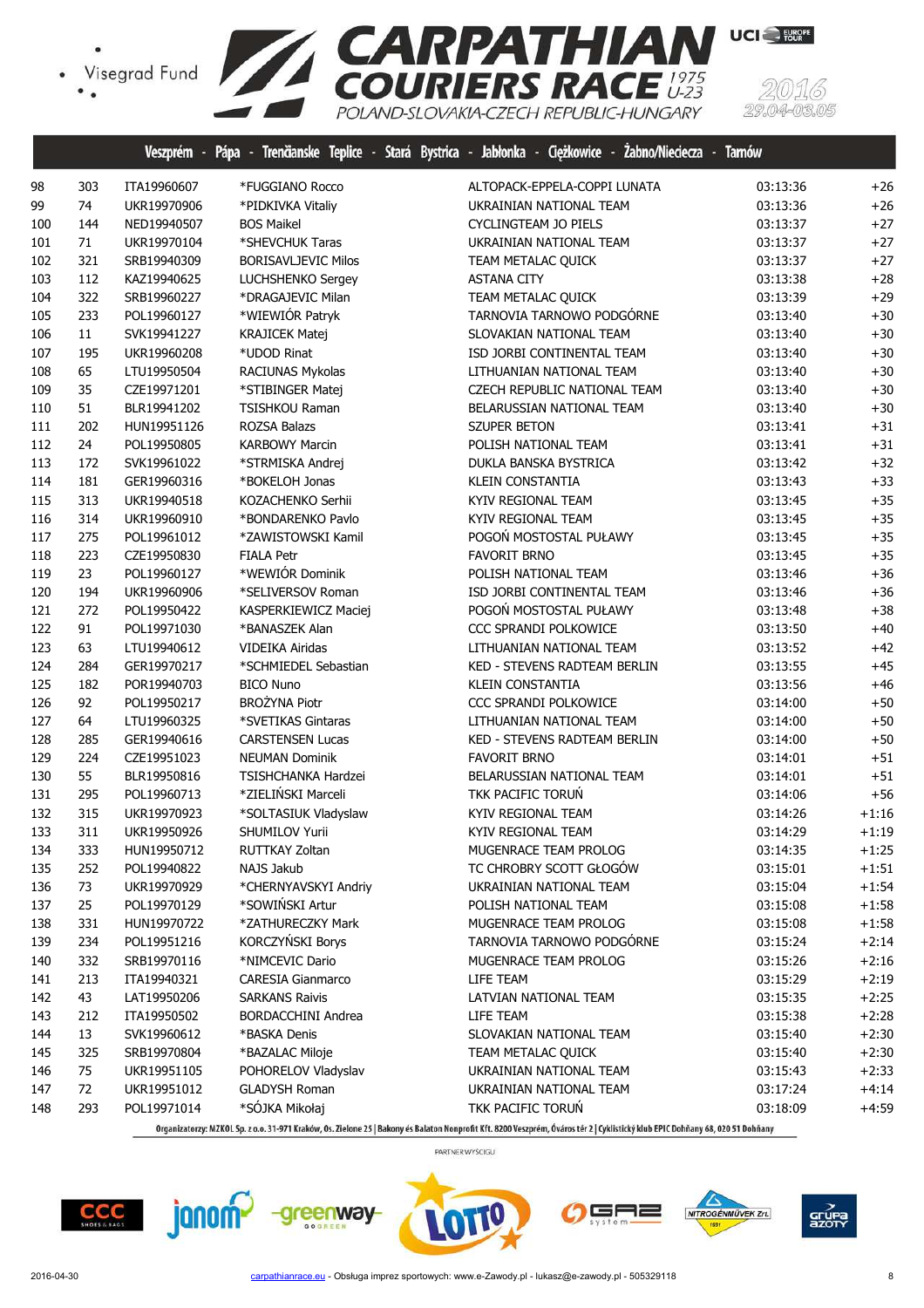

334 HUN19960423 \*NAGY Oliver MUGENRACE TEAM PROLOG 03:25:00 +11:50

174 SVK19971212 \*KOVACIK Vladmir DUKLA BANSKA BYSTRICA 03:24:49 +11:39

**UCI** EUROPE

## **CLASSIFICATION OF COMPETITORS 19-20 YEARS AFTER STAGE 1 - NITROGENMUVEK**

|                |     | DISTANCE OF STAGE KM: 148.00 |                            | AVERAGE SPEED: 45.95 km/h    |             |       |
|----------------|-----|------------------------------|----------------------------|------------------------------|-------------|-------|
| <b>RANK NO</b> |     | <b>UCI CODE</b>              | <b>SURNAME, FIRST NAME</b> | <b>TEAM</b>                  | <b>TIME</b> | DIFF. |
| $\mathbf{1}$   | 153 | BEL19960521                  | <b>TAMINIAUX Lionel</b>    | COLOR CODE - ARDEN'BEEF U23  | 03:13:14    |       |
| 2              | 21  | POL19970824                  | SAJNOK Szymon              | POLISH NATIONAL TEAM         | 03:13:15    | $+1$  |
| 3              | 261 | BEL19970113                  | CASTRIQUE Jonas            | LOTTO SOUDAL U23             | 03:13:16    | $+2$  |
| 4              | 93  | POL19960102                  | <b>MAŁECKI Kamil</b>       | CCC SPRANDI POLKOWICE        | 03:13:17    | $+3$  |
| 5              | 82  | RUS19961207                  | <b>KURIANOV Stepan</b>     | RUSSIAN NATIONAL TEAM        | 03:13:18    | $+4$  |
| 6              | 161 | GER19971022                  | <b>KANTER Max</b>          | LKT TEAM BRANDENBURG         | 03:13:20    | $+6$  |
| 7              | 114 | KAZ19961228                  | NATAROV Yuriy              | <b>ASTANA CITY</b>           | 03:13:21    | $+7$  |
| 8              | 171 | SVK19960130                  | <b>BELLAN Juraj</b>        | DUKLA BANSKA BYSTRICA        | 03:13:22    | $+8$  |
| 9              | 81  | RUS19960926                  | CHERKASOV Nikolay          | RUSSIAN NATIONAL TEAM        | 03:13:22    | $+8$  |
| 10             | 263 | BEL19970630                  | JASPERS Ward               | LOTTO SOUDAL U23             | 03:13:23    | $+9$  |
| 11             | 53  | BLR19960609                  | KARALIOK Yauheni           | BELARUSSIAN NATIONAL TEAM    | 03:13:23    | $+9$  |
| 12             | 84  | RUS19970224                  | <b>RIKUNOV Petr</b>        | RUSSIAN NATIONAL TEAM        | 03:13:23    | $+9$  |
| 13             | 264 | BEL19970617                  | <b>VANHOUCKE Harm</b>      | LOTTO SOUDAL U23             | 03:13:23    | $+9$  |
| 14             | 22  | POL19970531                  | <b>SLAWEK Damian</b>       | POLISH NATIONAL TEAM         | 03:13:24    | $+10$ |
| 15             | 184 | BEL19961224                  | <b>MOLLY Kenny</b>         | <b>KLEIN CONSTANTIA</b>      | 03:13:25    | $+11$ |
| 16             | 122 | AUT19961002                  | <b>BRKIC Benjamin</b>      | TIROL CYCLING TEAM           | 03:13:25    | $+11$ |
| 17             | 193 | UKR19960216                  | <b>MALEEV Timur</b>        | ISD JORBI CONTINENTAL TEAM   | 03:13:26    | $+12$ |
| 18             | 85  | RUS19970311                  | <b>BORISOV Aleksandr</b>   | RUSSIAN NATIONAL TEAM        | 03:13:27    | $+13$ |
| 19             | 32  | CZE19960924                  | <b>CAMDRA Pavel</b>        | CZECH REPUBLIC NATIONAL TEAM | 03:13:27    | $+13$ |
| 20             | 273 | POL19960525                  | GÓRECKI Patryk             | POGOŃ MOSTOSTAL PUŁAWY       | 03:13:27    | $+13$ |
| 21             | 215 | ITA19960711                  | PERNIGO Matteo             | LIFE TEAM                    | 03:13:27    | $+13$ |
| 22             | 111 | KAZ19960306                  | <b>SHTEIN Grigoriy</b>     | <b>ASTANA CITY</b>           | 03:13:27    | $+13$ |
| 23             | 103 | NOR19960606                  | <b>MADSEN Kristoffer</b>   | TEAM FIXIT.NO                | 03:13:27    | $+13$ |
| 24             | 255 | POL19960506                  | <b>TUREK Kamil</b>         | TC CHROBRY SCOTT GŁOGÓW      | 03:13:27    | $+13$ |
| 25             | 113 | KAZ19970425                  | <b>TSOY Vladimir</b>       | <b>ASTANA CITY</b>           | 03:13:28    | $+14$ |
| 26             | 104 | NOR19960716                  | <b>JACOBSEN Andreas</b>    | TEAM FIXIT.NO                | 03:13:28    | $+14$ |
| 27             | 164 | GER19960307                  | FRAHM Jasper               | LKT TEAM BRANDENBURG         | 03:13:28    | $+14$ |
| 28             | 42  | LAT19970420                  | <b>GAVARS Eriks</b>        | LATVIAN NATIONAL TEAM        | 03:13:28    | $+14$ |
| 29             | 201 | HUN19960928                  | <b>FILUTAS Viktor</b>      | <b>SZUPER BETON</b>          | 03:13:29    | $+15$ |
| 30             | 262 | BEL19970502                  | <b>VERWILST Aaron</b>      | LOTTO SOUDAL U23             | 03:13:29    | $+15$ |
| 31             | 44  | LAT19970720                  | <b>RIEKSTINS Matiss</b>    | LATVIAN NATIONAL TEAM        | 03:13:29    | $+15$ |
| 32             | 34  | CZE19970516                  | <b>SORM Jiri</b>           | CZECH REPUBLIC NATIONAL TEAM | 03:13:29    | $+15$ |
| 33             | 294 | POL19971016                  | KUKLEWICZ Karol            | TKK PACIFIC TORUN            | 03:13:29    | $+15$ |
| 34             | 151 | BEL19970720                  | <b>MORTIER Julien</b>      | COLOR CODE - ARDEN'BEEF U23  | 03:13:30    | $+16$ |
| 35             | 281 | GER19960416                  | <b>JURSS Malte</b>         | KED - STEVENS RADTEAM BERLIN | 03:13:31    | $+17$ |
| 36             | 33  | CZE19960127                  | <b>SIPOS Marek</b>         | CZECH REPUBLIC NATIONAL TEAM | 03:13:31    | $+17$ |
| 37             | 61  | LTU19970226                  | <b>LASINIS Venantas</b>    | LITHUANIAN NATIONAL TEAM     | 03:13:31    | $+17$ |
| 38             | 292 | POL19961029                  | <b>GUTEK Mikołaj</b>       | TKK PACIFIC TORUN            | 03:13:32    | $+18$ |
| 39             | 254 | POL19961129                  | NOWICKI Kacper             | TC CHROBRY SCOTT GŁOGÓW      | 03:13:33    | $+19$ |
| 40             | 45  | LAT19970118                  | <b>RUBENIS Klavs</b>       | LATVIAN NATIONAL TEAM        | 03:13:34    | $+20$ |
| 41             | 282 | GER19970729                  | <b>MALCHAREK Moritz</b>    | KED - STEVENS RADTEAM BERLIN | 03:13:34    | $+20$ |
| 42             | 222 | CZE19970916                  | <b>KUNT Lukas</b>          | <b>FAVORIT BRNO</b>          | 03:13:35    | $+21$ |
| 43             | 204 | HUN19960326                  | <b>MORICZ Daniel</b>       | SZUPER BETON                 | 03:13:36    | $+22$ |

Organizatorzy: MZKOL Sp. z o.o. 31-971 Kraków, Os. Zielone 25 | Bakony és Balaton Nonprofit Kft. 8200 Veszprém, Óváros tér 2 | Cyklistický klub EPIC Dohňany 68, 020 51 Dohňany







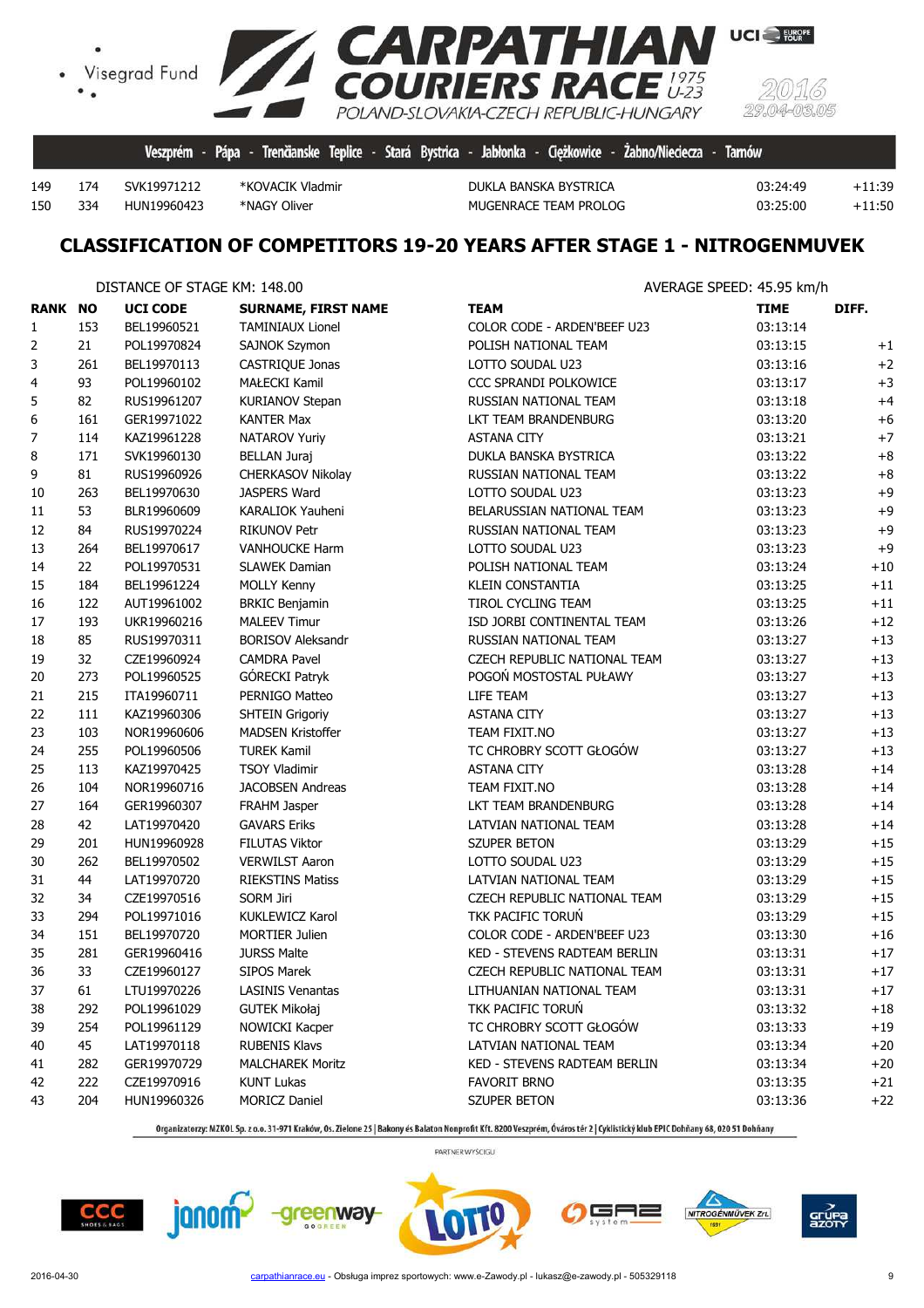

|    |     | Veszprém -  | Trenäanske Teplice -<br>Pápa | Jabłonka - Ciężkowice -<br>Žabno/Nieciecza -<br>Stará Bystrica | <b>Tarnów</b> |          |
|----|-----|-------------|------------------------------|----------------------------------------------------------------|---------------|----------|
| 44 | 271 | POL19960125 | SOLIŃSKI Patryk              | POGOŃ MOSTOSTAL PUŁAWY                                         | 03:13:36      | $+22$    |
| 45 | 214 | ITA19960827 | <b>GARZI Lorenzo</b>         | LIFE TEAM                                                      | 03:13:36      | $+22$    |
| 46 | 291 | POL19961008 | ZŁOTOWICZ Patryk             | TKK PACIFIC TORUŃ                                              | 03:13:36      | $+22$    |
| 47 | 303 | ITA19960607 | <b>FUGGIANO Rocco</b>        | ALTOPACK-EPPELA-COPPI LUNATA                                   | 03:13:36      | $+22$    |
| 48 | 74  | UKR19970906 | PIDKIVKA Vitaliy             | UKRAINIAN NATIONAL TEAM                                        | 03:13:36      | $+22$    |
| 49 | 71  | UKR19970104 | <b>SHEVCHUK Taras</b>        | UKRAINIAN NATIONAL TEAM                                        | 03:13:37      | $+23$    |
| 50 | 322 | SRB19960227 | <b>DRAGAJEVIC Milan</b>      | TEAM METALAC QUICK                                             | 03:13:39      | $+25$    |
| 51 | 233 | POL19960127 | WIEWIÓR Patryk               | TARNOVIA TARNOWO PODGÓRNE                                      | 03:13:40      | $+26$    |
| 52 | 195 | UKR19960208 | <b>UDOD Rinat</b>            | ISD JORBI CONTINENTAL TEAM                                     | 03:13:40      | $+26$    |
| 53 | 35  | CZE19971201 | STIBINGER Matej              | CZECH REPUBLIC NATIONAL TEAM                                   | 03:13:40      | $+26$    |
| 54 | 172 | SVK19961022 | STRMISKA Andrej              | DUKLA BANSKA BYSTRICA                                          | 03:13:42      | $+28$    |
| 55 | 181 | GER19960316 | <b>BOKELOH Jonas</b>         | <b>KLEIN CONSTANTIA</b>                                        | 03:13:43      | $+29$    |
| 56 | 314 | UKR19960910 | <b>BONDARENKO Pavlo</b>      | KYIV REGIONAL TEAM                                             | 03:13:45      | $+31$    |
| 57 | 275 | POL19961012 | ZAWISTOWSKI Kamil            | POGOŃ MOSTOSTAL PUŁAWY                                         | 03:13:45      | $+31$    |
| 58 | 23  | POL19960127 | WEWIÓR Dominik               | POLISH NATIONAL TEAM                                           | 03:13:46      | $+32$    |
| 59 | 194 | UKR19960906 | SELIVERSOV Roman             | ISD JORBI CONTINENTAL TEAM                                     | 03:13:46      | $+32$    |
| 60 | 91  | POL19971030 | <b>BANASZEK Alan</b>         | CCC SPRANDI POLKOWICE                                          | 03:13:50      | $+36$    |
| 61 | 284 | GER19970217 | <b>SCHMIEDEL Sebastian</b>   | KED - STEVENS RADTEAM BERLIN                                   | 03:13:55      | $+41$    |
| 62 | 64  | LTU19960325 | <b>SVETIKAS Gintaras</b>     | LITHUANIAN NATIONAL TEAM                                       | 03:14:00      | $+46$    |
| 63 | 295 | POL19960713 | ZIELIŃSKI Marceli            | TKK PACIFIC TORUŃ                                              | 03:14:06      | $+52$    |
| 64 | 315 | UKR19970923 | SOLTASIUK Vladyslaw          | KYIV REGIONAL TEAM                                             | 03:14:26      | $+1:12$  |
| 65 | 73  | UKR19970929 | CHERNYAVSKYI Andriy          | UKRAINIAN NATIONAL TEAM                                        | 03:15:04      | $+1:50$  |
| 66 | 25  | POL19970129 | SOWIŃSKI Artur               | POLISH NATIONAL TEAM                                           | 03:15:08      | $+1:54$  |
| 67 | 331 | HUN19970722 | <b>ZATHURECZKY Mark</b>      | MUGENRACE TEAM PROLOG                                          | 03:15:08      | $+1:54$  |
| 68 | 332 | SRB19970116 | NIMCEVIC Dario               | MUGENRACE TEAM PROLOG                                          | 03:15:26      | $+2:12$  |
| 69 | 13  | SVK19960612 | <b>BASKA Denis</b>           | SLOVAKIAN NATIONAL TEAM                                        | 03:15:40      | $+2:26$  |
| 70 | 325 | SRB19970804 | <b>BAZALAC Miloje</b>        | TEAM METALAC QUICK                                             | 03:15:40      | $+2:26$  |
| 71 | 293 | POL19971014 | SÓJKA Mikołaj                | TKK PACIFIC TORUŃ                                              | 03:18:09      | $+4:55$  |
| 72 | 174 | SVK19971212 | <b>KOVACIK Vladmir</b>       | DUKLA BANSKA BYSTRICA                                          | 03:24:49      | $+11:35$ |
| 73 | 334 | HUN19960423 | <b>NAGY Oliver</b>           | MUGENRACE TEAM PROLOG                                          | 03:25:00      | $+11:46$ |

## **TEAM CLASSIFICATION AFTER STAGE 1 - GRUPA AZOTY**

|    | <b>RANK UCI CODE</b> | <b>TEAM</b>                  | <b>COUNTRY</b> | <b>TIME</b> | DIFF. |
|----|----------------------|------------------------------|----------------|-------------|-------|
| 1  | CCC                  | CCC SPRANDI POLKOWICE        | <b>POL</b>     | 09:39:49    |       |
| 2  | <b>KLC</b>           | KLEIN CONSTANTIA             | <b>CZE</b>     | 09:39:52    | $+3$  |
| 3  | <b>CCA</b>           | COLOR CODE - ARDEN'BEEF U23  | <b>BEL</b>     | 09:39:53    | $+4$  |
| 4  | CJP                  | CYCLINGTEAM JO PIELS         | <b>NED</b>     | 09:39:55    | $+6$  |
| 5  | <b>POL</b>           | POLISH NATIONAL TEAM         | <b>POL</b>     | 09:40:00    | $+11$ |
| 6  | <b>RUS</b>           | RUSSIAN NATIONAL TEAM        | <b>RUS</b>     | 09:40:03    | $+14$ |
| 7  | <b>LKT</b>           | LKT TEAM BRANDENBURG         | <b>GER</b>     | 09:40:03    | $+14$ |
| 8  | <b>LTS</b>           | LOTTO SOUDAL U23             | <b>BEL</b>     | 09:40:04    | $+15$ |
| 9  | <b>TIR</b>           | TIROL CYCLING TEAM           | <b>AUT</b>     | 09:40:07    | $+18$ |
| 10 | <b>FIX</b>           | TEAM FIXIT.NO                | <b>NOR</b>     | 09:40:08    | $+19$ |
| 11 | <b>TAR</b>           | TARNOVIA TARNOWO PODGÓRNE    | <b>POL</b>     | 09:40:14    | $+25$ |
| 12 | <b>WGN</b>           | TEAM WIGGINS                 | <b>GBR</b>     | 09:40:15    | $+26$ |
| 13 | <b>CZE</b>           | CZECH REPUBLIC NATIONAL TEAM | <b>CZE</b>     | 09:40:15    | $+26$ |
| 14 | <b>CLG</b>           | TC CHROBRY SCOTT GŁOGÓW      | <b>POL</b>     | 09:40:16    | $+27$ |
| 15 | <b>BLR</b>           | BELARUSSIAN NATIONAL TEAM    | <b>BLR</b>     | 09:40:16    | $+27$ |
| 16 | <b>TSE</b>           | <b>ASTANA CITY</b>           | <b>KAZ</b>     | 09:40:18    | $+29$ |
|    |                      |                              |                |             |       |

-greenway-

Organizatorzy: MZKOL Sp. z o.o. 31-971 Kraków, Os. Zielone 25 | Bakony és Balaton Nonprofit Kft. 8200 Veszprém, Óváros tér 2 | Cyklistický klub EPIC Dohňany 68, 020 51 Dohňany



PARTNER WYŚCIGU

╕

NITROGÉNMŰVEK Zrt.

grúp<br>Azot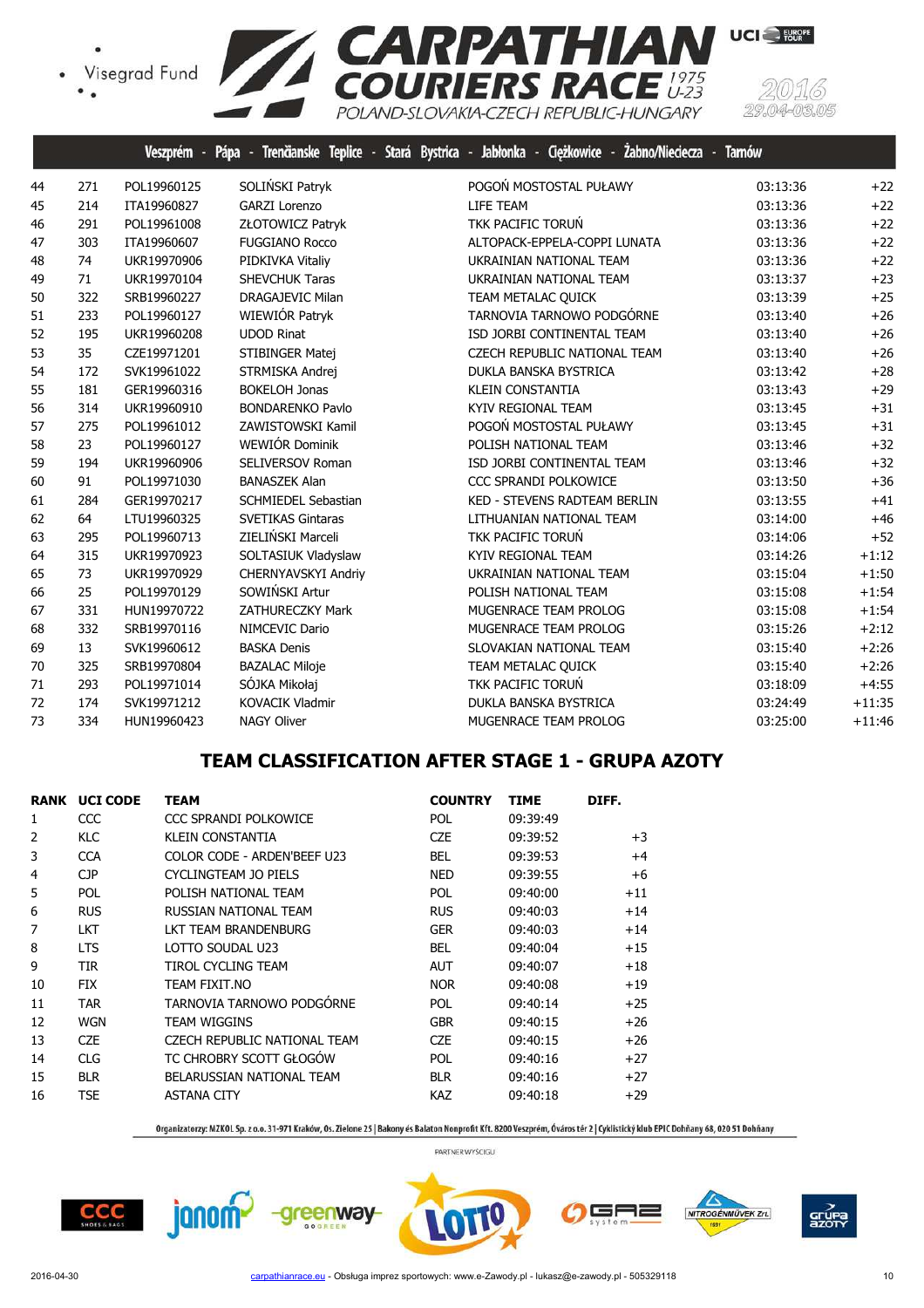



|    |            | Trenčianske Teplice - Stará Bystrica - Jabłonka - Ciężkowice - Zabno/Nieciecza -<br>Veszprém - Pápa - |            |          |          | <b>Tamów</b> |
|----|------------|-------------------------------------------------------------------------------------------------------|------------|----------|----------|--------------|
| 17 | LAT        | LATVIAN NATIONAL TEAM                                                                                 | LAT        | 09:40:20 | $+31$    |              |
| 18 | ALT        | ALTOPACK-EPPELA-COPPI LUNATA                                                                          | <b>ITA</b> | 09:40:22 | $+33$    |              |
| 19 | <b>FVB</b> | <b>FAVORIT BRNO</b>                                                                                   | <b>CZE</b> | 09:40:24 | $+35$    |              |
| 20 | <b>PMP</b> | POGOŃ MOSTOSTAL PUŁAWY                                                                                | <b>POL</b> | 09:40:29 | $+40$    |              |
| 21 | <b>ISD</b> | ISD JORBI CONTINENTAL TEAM                                                                            | <b>UKR</b> | 09:40:33 | $+44$    |              |
| 22 | <b>KED</b> | KED - STEVENS RADTEAM BERLIN                                                                          | <b>GER</b> | 09:40:33 | $+44$    |              |
| 23 | <b>PAC</b> | TKK PACIFIC TORUN                                                                                     | <b>POL</b> | 09:40:36 | $+47$    |              |
| 24 | <b>SZB</b> | <b>SZUPER BETON</b>                                                                                   | <b>HUN</b> | 09:40:37 | $+48$    |              |
| 25 | <b>LFT</b> | LIFE TEAM                                                                                             | ITA.       | 09:40:38 | $+49$    |              |
| 26 | <b>KYV</b> | KYIV REGIONAL TEAM                                                                                    | <b>UKR</b> | 09:40:40 | $+51$    |              |
| 27 | <b>SVK</b> | SLOVAKIAN NATIONAL TEAM                                                                               | <b>SVK</b> | 09:40:44 | $+55$    |              |
| 28 | MEO        | TEAM METALAC QUICK                                                                                    | <b>SRB</b> | 09:40:48 | $+59$    |              |
| 29 | LTU        | LITHUANIAN NATIONAL TEAM                                                                              | LTU        | 09:40:52 | $+1:03$  |              |
| 30 | <b>UKR</b> | UKRAINIAN NATIONAL TEAM                                                                               | <b>UKR</b> | 09:42:05 | $+2:16$  |              |
| 31 | <b>MUG</b> | MUGENRACE TEAM PROLOG                                                                                 | <b>HUN</b> | 09:45:09 | $+5:20$  |              |
| 32 | <b>DKB</b> | DUKLA BANSKA BYSTRICA                                                                                 | <b>SVK</b> | 09:51:53 | $+12:04$ |              |

# **CLASSIFICATION BY PLACES AFTER STAGE 1 - GREENWAY**

| <b>RANK</b> | <b>NO</b> | <b>UCI CODE</b> | <b>SURNAME, FIRST NAME</b> | <b>TEAM</b>                  | <b>PTS</b> |
|-------------|-----------|-----------------|----------------------------|------------------------------|------------|
| 1           | 91        | POL19971030     | *BANASZEK Alan             | CCC SPRANDI POLKOWICE        | 20         |
| 2           | 125       | AUT19950121     | <b>WACHTER Alexander</b>   | TIROL CYCLING TEAM           | 19         |
| 3           | 261       | BEL19970113     | *CASTRIQUE Jonas           | LOTTO SOUDAL U23             | 18         |
| 4           | 143       | NED19940321     | DE KLEIJN Arvid            | CYCLINGTEAM JO PIELS         | 17         |
| 5           | 111       | KAZ19960306     | *SHTEIN Grigoriy           | <b>ASTANA CITY</b>           | 16         |
| 6           | 31        | CZE19941117     | <b>KUKRLE Michael</b>      | CZECH REPUBLIC NATIONAL TEAM | 15         |
| 7           | 152       | NED19950805     | <b>HEMROLLE Johan</b>      | COLOR CODE - ARDEN'BEEF U23  | 14         |
| 8           | 94        | POL19951004     | PALUTA Michał              | <b>CCC SPRANDI POLKOWICE</b> | 13         |
| 9           | 262       | BEL19970502     | *VERWILST Aaron            | LOTTO SOUDAL U23             | 12         |
| 10          | 185       | NZL19940123     | <b>SCHREURS Hamish</b>     | <b>KLEIN CONSTANTIA</b>      | 11         |
| 11          | 231       | POL19951124     | <b>PAWLAK Tobiasz</b>      | TARNOVIA TARNOWO PODGÓRNE    | 10         |
| 12          | 191       | UKR19940202     | KLEPIKOV Ilya              | ISD JORBI CONTINENTAL TEAM   | 9          |
| 13          | 82        | RUS19961207     | *KURIANOV Stepan           | RUSSIAN NATIONAL TEAM        | 8          |
| 14          | 273       | POL19960525     | *GÓRECKI Patryk            | POGOŃ MOSTOSTAL PUŁAWY       |            |
| 15          | 121       | AUT19940116     | <b>BOSMAN Patrick</b>      | <b>TIROL CYCLING TEAM</b>    | 6          |
| 16          | 232       | POL19940327     | SYKAŁA Wojciech            | TARNOVIA TARNOWO PODGÓRNE    | 5          |
| 17          | 21        | POL19970824     | *SAJNOK Szymon             | POLISH NATIONAL TEAM         | 4          |
| 18          | 101       | NOR19941009     | EIKELAND Ken-Levi          | TEAM FIXIT.NO                | 3          |
| 19          | 302       | ITA19941128     | <b>ALBAN Matteo</b>        | ALTOPACK-EPPELA-COPPI LUNATA |            |
| 20          | 145       | NED19940417     | <b>BAKKER Stephan</b>      | CYCLINGTEAM JO PIELS         |            |

## **MOUNTAINS CLASSIFICATION AFTER STAGE 1 - CCC**

| <b>RANK NO</b> |     | <b>UCI CODE</b> | <b>SURNAME, FIRST NAME</b> | TEAM                         | <b>PTS</b>     |
|----------------|-----|-----------------|----------------------------|------------------------------|----------------|
|                | 83  | RUS19950124     | KOBERNIAK Evgenii          | RUSSIAN NATIONAL TEAM        | 3              |
|                | 232 | POL19940327     | SYKAŁA Wojciech            | TARNOVIA TARNOWO PODGÓRNE    | $\overline{2}$ |
|                | 302 | ITA19941128     | ALBAN Matteo               | ALTOPACK-EPPELA-COPPI LUNATA |                |

Organizatorzy: MZKOL Sp. z o.o. 31-971 Kraków, Os. Zielone 25 | Bakony és Balaton Nonprofit Kft. 8200 Veszprém, Óváros tér 2 | Cyklistický klub EPIC Dohňany 68, 020 51 Dohňany

PARTNER WYŚCIGU



janom<sup>2</sup>

-greenway-





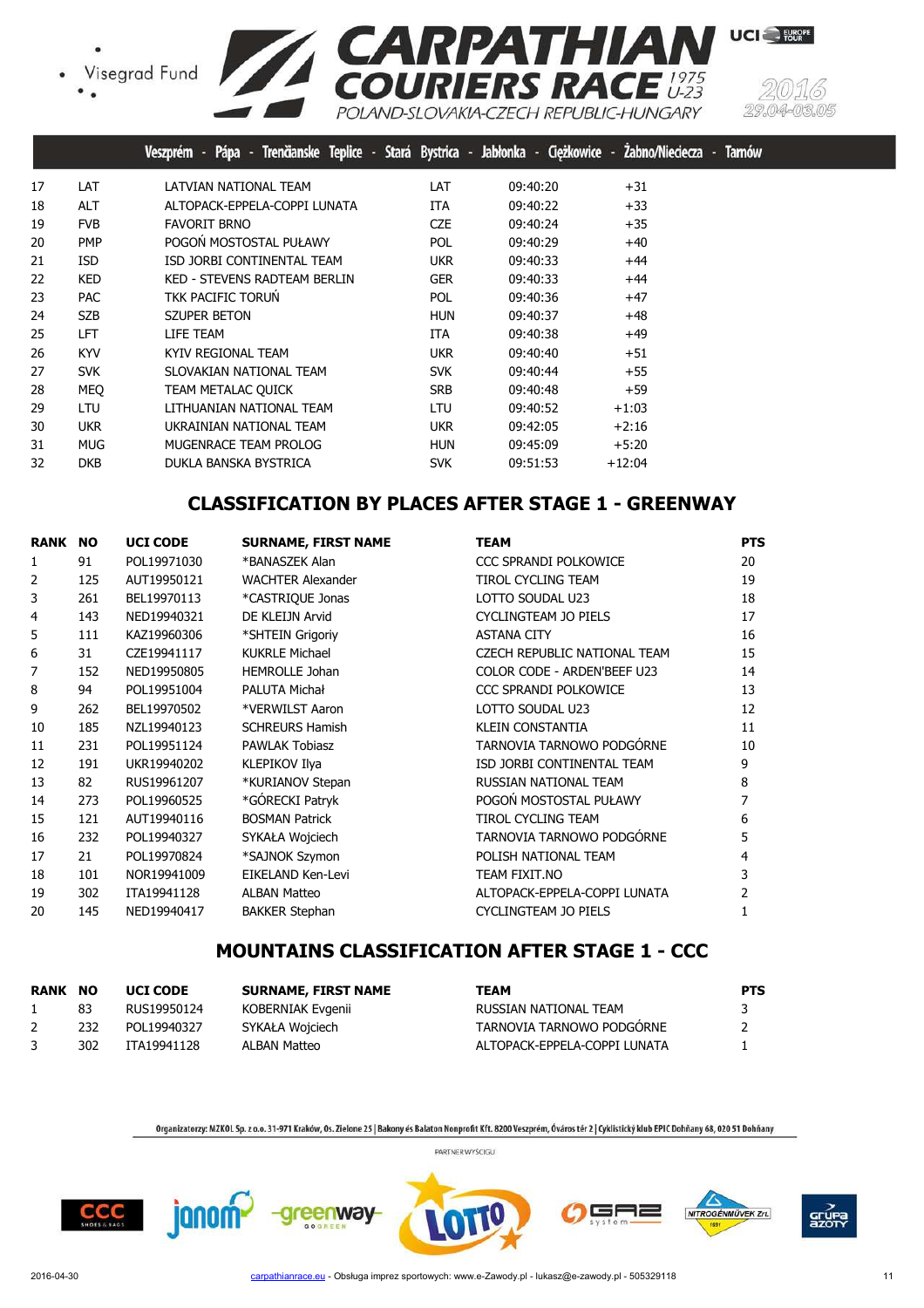

Veszprém - Pápa - Trenčianske Teplice - Stará Bystrica - Jabłonka - Ciężkowice -Żabno/Nieciecza -**Tarnów** 

#### **CLASSIFICATION BY POINTS AFTER STAGE 1 - JANOM**

| <b>RANK NO</b> |     | <b>UCI CODE</b> | <b>SURNAME, FIRST NAME</b> | <b>TEAM</b>                  | <b>PTS</b> |
|----------------|-----|-----------------|----------------------------|------------------------------|------------|
| $\mathbf{1}$   | 145 | NED19940417     | <b>BAKKER Stephan</b>      | CYCLINGTEAM JO PIELS         |            |
| $\overline{2}$ | 95  | POL19940715     | STOSZ Patryk               | CCC SPRANDI POLKOWICE        |            |
| 3              | 295 | POL19960713     | *ZIELIŃSKI Marceli         | TKK PACIFIC TORUN            |            |
| 4              | 125 | AUT19950121     | <b>WACHTER Alexander</b>   | <b>TIROL CYCLING TEAM</b>    |            |
| 5.             | 114 | KAZ19961228     | *NATAROV Yuriy             | <b>ASTANA CITY</b>           |            |
| 6              | 123 | AUT19940514     | SCHONBERGER Sebastian      | <b>TIROL CYCLING TEAM</b>    |            |
| 7              | 94  | POL19951004     | PALUTA Michał              | <b>CCC SPRANDI POLKOWICE</b> |            |
| 8              | 132 | GBR19951104     | <b>KNOX James</b>          | <b>TEAM WIGGINS</b>          |            |
| 9              | 181 | GER19960316     | *BOKELOH Jonas             | <b>KLEIN CONSTANTIA</b>      |            |

#### **COMMISSAIRES PANEL COMMUNIQUE**

Due to the crash in the zone of the final 3 kilometers the following riders were credited with time 3:09:33 Riders:

No 161 KANTER Max, GER19971022, LKT TEAM BRANDENBURG No 181 BOKELOH Jonas, GER19960316, KLEIN CONSTANTIA No 294 KUKLEWICZ Karol, POL19971016, TKK PACIFIC TORUŃ

UCI Regulations, art 12.1.040/29 Unseemly behaviour (fighting between the riders) Riders: No 161 KANTER Max, GER19971022, LKT TEAM BRANDENBURG No 181 BOKELOH Jonas, GER19960316, KLEIN CONSTANTIA Fine CHF 100,- each

UCI Regulations, art 12.1.040/17.2 for cheeting - 2nd offence Rider: No 62 TAUCIUS Jurgis, LTU19971023, LITHUANIAN NATIONAL TEAM Fine CHF 100,- and elimination Team manager of Lithuanian National Team (VILENISKIS DEIVIDAS, LTU19760523) Fine CHF 100,- and elimination

UCI Regulations, art 1.2.113 - Riders shall appear official ceremonies wearing competition clothing Rider: No 145 TAUCIUS BAKKER Stephan, NED19940417, CYCLINGTEAM JO PIELS Warning

## **MEDICAL COMMUNIQUE**

Rider no 265 VEREECKEN Thomas, BEL19970724, LOTTO SOUDAL U23 was transported to the hospital

Organizatorzy: MZKOL Sp. z o.o. 31-971 Kraków, Os. Zielone 25 | Bakony és Balaton Nonprofit Kft. 8200 Veszprém, Óváros tér 2 | Cyklistický klub EPIC Dohňany 68, 020 51 Dohňany

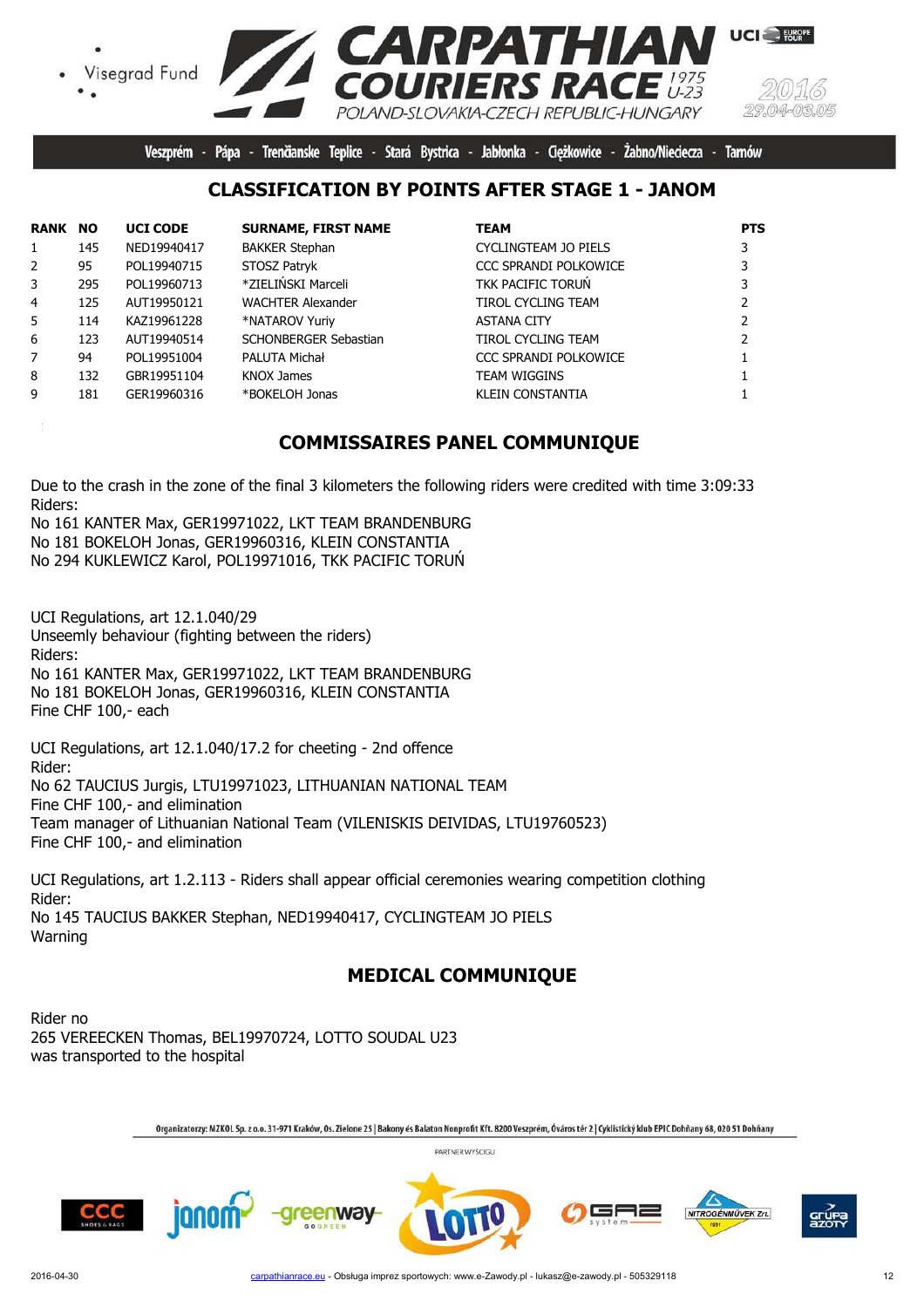



Veszprém - Pápa - Trenčianske Teplice - Stará Bystrica - Jabłonka - Ciężkowice - Żabno/Nieciecza - Tarnów

#### **ORDER OF TECHNICAL CAR ON STAGE 2**

| OΝ | <b>UCI CODE</b> | TEAM                                |
|----|-----------------|-------------------------------------|
| 1  | <b>CJP</b>      | <b>CYCLINGTEAM JO PIELS</b>         |
| 2  | <b>KLC</b>      | KLEIN CONSTANTIA                    |
| 3  | CCC             | <b>CCC SPRANDI POLKOWICE</b>        |
| 4  | <b>CCA</b>      | COLOR CODE - ARDEN'BEEF U23         |
| 5  | POL             | POLISH NATIONAL TEAM                |
| 6  | <b>LTS</b>      | LOTTO SOUDAL U23                    |
| 7  | <b>FIX</b>      | TEAM FIXIT.NO                       |
| 8  | TIR             | <b>TIROL CYCLING TEAM</b>           |
| 9  | <b>RUS</b>      | RUSSIAN NATIONAL TEAM               |
| 10 | LKT             | LKT TEAM BRANDENBURG                |
| 11 | <b>CZE</b>      | CZECH REPUBLIC NATIONAL TEAM        |
| 12 | <b>CLG</b>      | TC CHROBRY SCOTT GŁOGÓW             |
| 13 | <b>WGN</b>      | <b>TEAM WIGGINS</b>                 |
| 14 | <b>TSE</b>      | <b>ASTANA CITY</b>                  |
| 15 | <b>DKB</b>      | DUKLA BANSKA BYSTRICA               |
| 16 | <b>TAR</b>      | TARNOVIA TARNOWO PODGÓRNE           |
| 17 | <b>BLR</b>      | BELARUSSIAN NATIONAL TEAM           |
| 18 | I AT            | LATVIAN NATIONAL TEAM               |
| 19 | <b>ALT</b>      | ALTOPACK-EPPELA-COPPI LUNATA        |
| 20 | <b>FVB</b>      | <b>FAVORIT BRNO</b>                 |
| 21 | <b>ISD</b>      | ISD JORBI CONTINENTAL TEAM          |
| 22 | <b>PMP</b>      | POGOŃ MOSTOSTAL PUŁAWY              |
| 23 | LFT.            | LIFE TEAM                           |
| 24 | <b>SVK</b>      | SLOVAKIAN NATIONAL TEAM             |
| 25 | <b>KED</b>      | <b>KED - STEVENS RADTEAM BERLIN</b> |
| 26 | <b>SZB</b>      | <b>SZUPER BETON</b>                 |
| 27 | <b>PAC</b>      | <b>TKK PACIFIC TORUN</b>            |
| 28 | LTU             | LITHUANIAN NATIONAL TEAM            |
| 29 | <b>MEO</b>      | TEAM METALAC QUICK                  |
| 30 | <b>KYV</b>      | KYIV REGIONAL TEAM                  |
| 31 | <b>UKR</b>      | UKRAINIAN NATIONAL TEAM             |
| 32 | <b>MUG</b>      | MUGENRACE TEAM PROLOG               |
|    |                 |                                     |

#### **JERSEY HOLDERS ON STAGE**

#### **Individual general classification - yellow jersey**

**And and** ... **TOTP** 

**LOTTO**

**BAKKER Stephan (145) CYCLINGTEAM JO PIELS**

Organizatorzy: MZKOL Sp. z o.o. 31-971 Kraków, Os. Zielone 25 | Bakony és Balaton Nonprofit Kft. 8200 Veszprém, Óváros tér 2 | Cyklistický klub EPIC Dohňany 68, 020 51 Dohňany